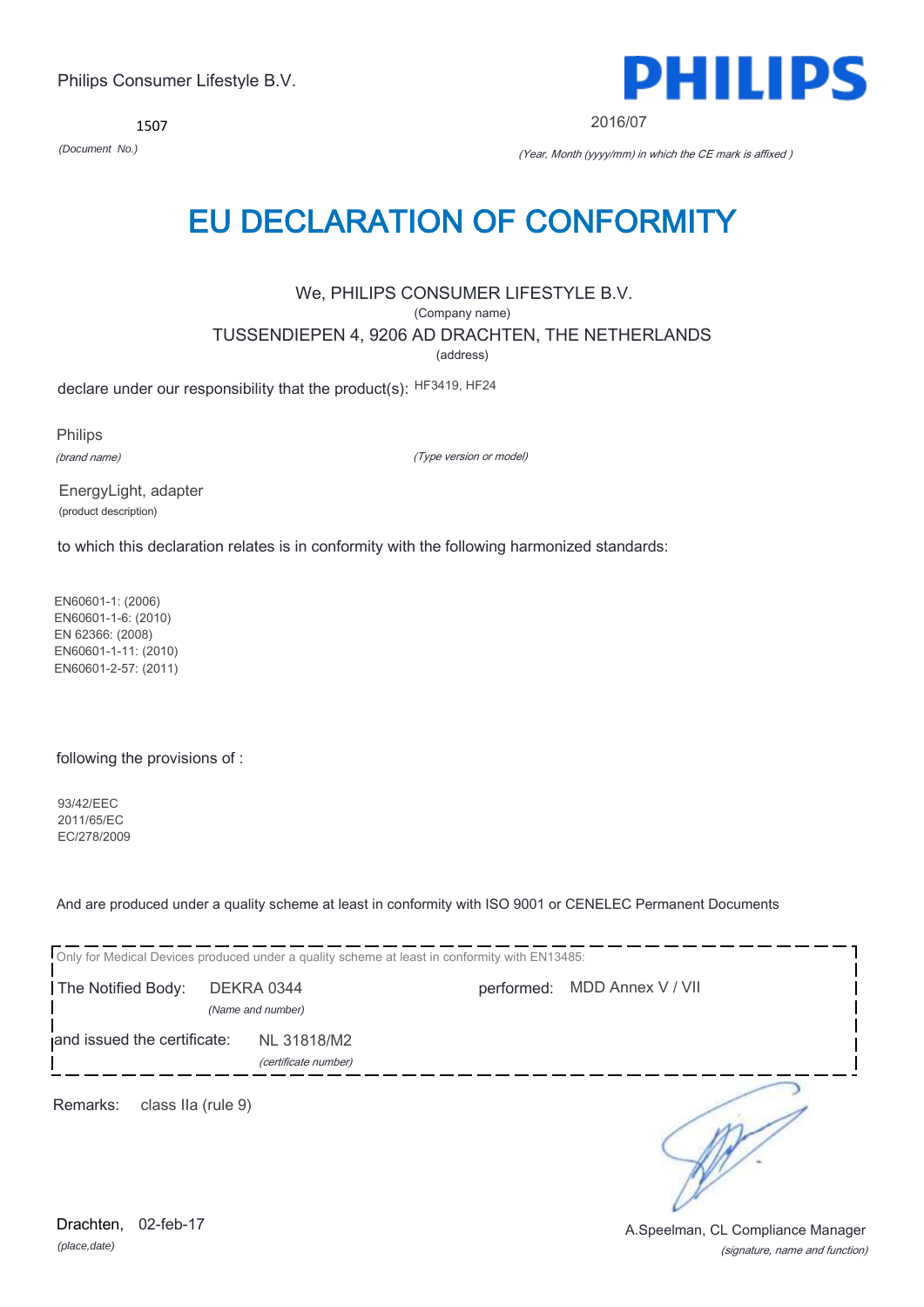1507



#### 2016/07

*(Document No. /Bericht Nr. )* (Year, Month (yyyy/mm) in which the CE mark is affixed /Jahr der CE Zeichenerteilung )

## EU DECLARATION OF CONFORMITY

(EG - Konformitätserklärung)

### We, PHILIPS CONSUMER LIFESTYLE B.V.

(Company name / Name)

TUSSENDIEPEN 4, 9206 AD DRACHTEN, THE NETHERLANDS

(address / Anschrift)

declare under our responsibility that the product(s) HF3419, HF24

erklären als Verantwortliche, daß folgende(s) elektrische(n) Produkt(e)

Philips (brand name, Markenname)

(Type version or model, Typenbezeichnung oder Modell )

EnergyLight, adapter (product description, Produktbezeichnung)

to which this declaration relates is in conformity with the following harmonized standards: (auf die sich diese Konformitätserklärung bezieht, allen nachstehenden hamonisierten Normen entspricht.)

EN60601-1: (2006) EN60601-1-6: (2010) EN 62366: (2008) EN60601-1-11: (2010) EN60601-2-57: (2011)

## following the provisions of :

(Entsprechend den Bestimmungen der)

93/42/EEC 2011/65/EC EC/278/2009

And are produced under a quality scheme at least in conformity with ISO 9001 or CENELEC Permanent Documents (und die gemäß eines Qualitätsystems produziert werden, dass mindestens der ISO 9001 oder CENELEC Permanent Documents entspricht)

|                                                             | Only for Medical Devices produced under a quality scheme at least in conformity with EN13485: |  |                                                                                  |
|-------------------------------------------------------------|-----------------------------------------------------------------------------------------------|--|----------------------------------------------------------------------------------|
| The Notified Body:<br>(benannte Stelle)                     | DEKRA 0344<br>(Name and number/ Name und Kennnummer)                                          |  | MDD Annex V / VII<br>(description of intervention / Beschreibung des Verfahrens) |
| and issued the certificate:<br>(und stellen das Zertifikat) | NL 31818/M2<br>(certificate number / Zertifikatnummer)                                        |  |                                                                                  |
| Remarks:<br>class IIa (rule 9)                              |                                                                                               |  |                                                                                  |

(signature, name and function / Unterschrift, Name und Funktion des Unterzeichners ) A.Speelman, CL Compliance Manager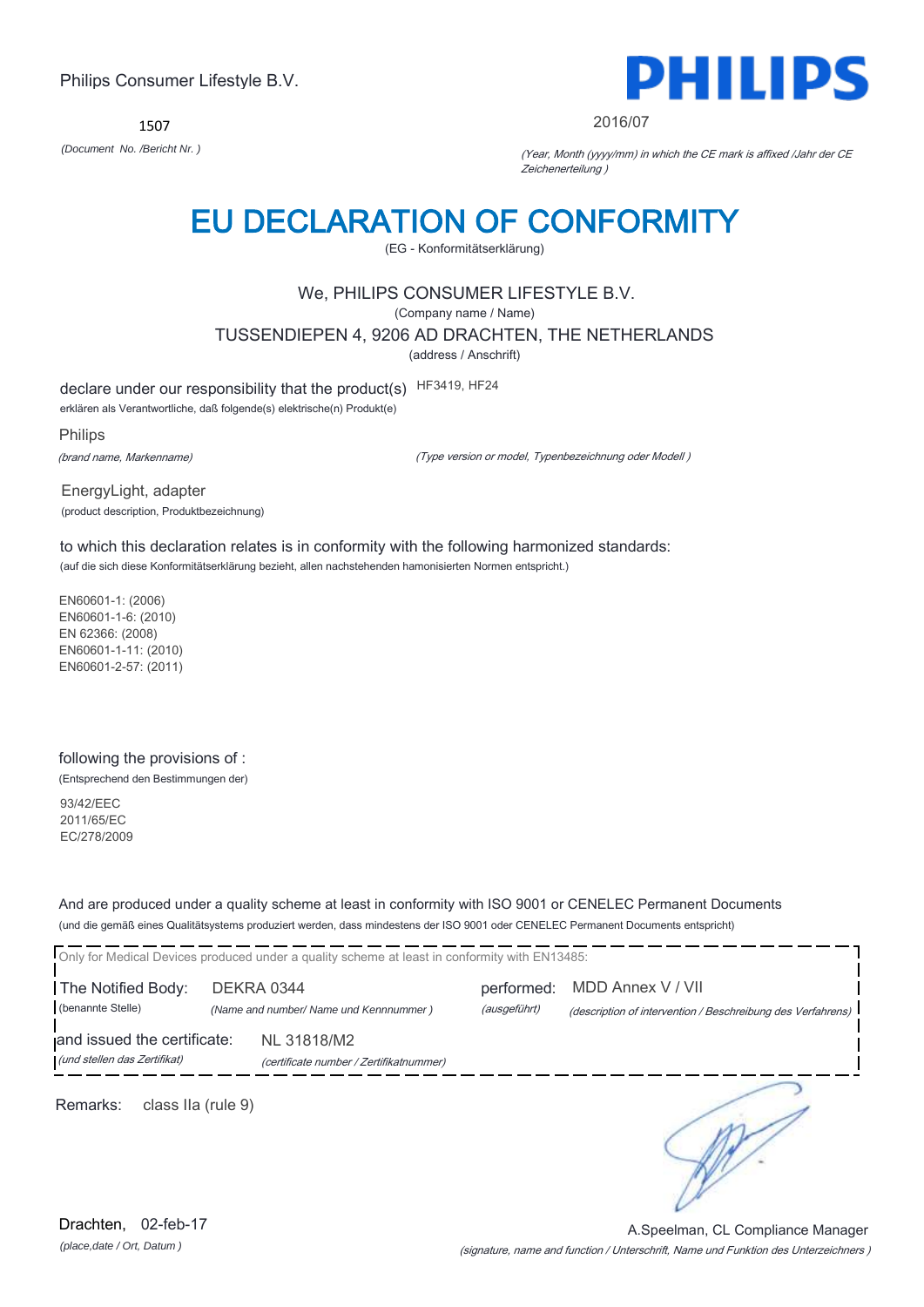1507



2016/07

*(Document No. / Numéro du document)* (Year, Month (yyyy/mm) in which the CE mark is affixed / Année/mois (aaaa/mm) au cours de laquelle le marquage CE a été apposé)

## EU DECLARATION OF CONFORMITY

(DECLARATION DE CONFORMITE CE)

### We, PHILIPS CONSUMER LIFESTYLE B.V.

(Company name / Nom de l'entreprise)

TUSSENDIEPEN 4, 9206 AD DRACHTEN, THE NETHERLANDS

(address / adresse)

declare under our responsibility that the product(s) HF3419, HF24

(déclarons sous notre propre responsabilité que le(s) produit(s))

Philips (brand name, nom de la marque)

(Type version or model, référence ou modèle)

EnergyLight, adapter (product description, description du produit)

to which this declaration relates is in conformity with the following harmonized standards: (auquel cette déclaration se rapporte, est conforme aux normes harmonisées suivantes)

EN60601-1: (2006) EN60601-1-6: (2010) EN 62366: (2008) EN60601-1-11: (2010) EN60601-2-57: (2011)

#### following the provisions of :

(conformément aux exigences essentielles et autres dispositions pertinentes de:)

93/42/EEC 2011/65/EC EC/278/2009

And are produced under a quality scheme at least in conformity with ISO 9001 or CENELEC Permanent Documents (Et sont fabriqués conformément à une qualité au moins conforme à la norme ISO 9001 ou aux Documents Permanents CENELEC)

|                                                             | Only for Medical Devices produced under a quality scheme at least in conformity with EN13485: |                            |                                                                                   |
|-------------------------------------------------------------|-----------------------------------------------------------------------------------------------|----------------------------|-----------------------------------------------------------------------------------|
| The Notified Body:<br>(L'Organisme Notifié)                 | DEKRA 0344<br>(Name and number/ nom et numéro)                                                | performed:<br>(a effectué) | MDD Annex V / VII<br>(description of intervention / description de 'intervention) |
| and issued the certificate:<br>(et a délivré le certificat) | NL 31818/M2<br>(certificate number / numéro du certificat)                                    |                            |                                                                                   |
| Remarks:<br>class IIa (rule 9)                              |                                                                                               |                            |                                                                                   |

*(place,date / lieu, date)* Drachten. 02-feb-17

#### (signature, name and function / signature, nom et fonction) A.Speelman, CL Compliance Manager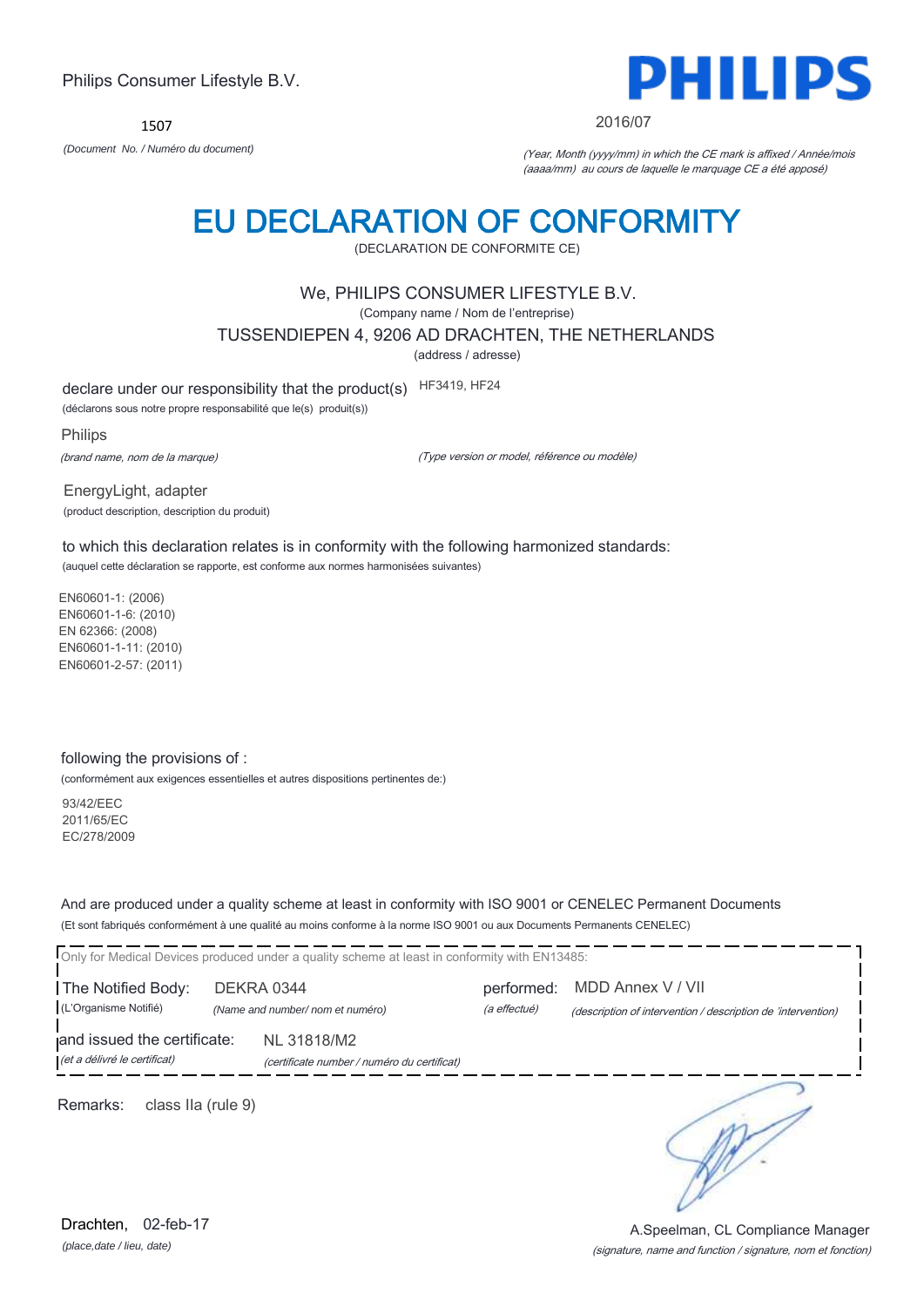1507



#### 2016/07

*(Document No. / Documentnummer)* (Year, Month (yyyy/mm) in which the CE mark is affixed / Jaar, maand waarin de CE markering is uitgegeven)

## EU DECLARATION OF CONFORMITY

(Europeese Conformiteitsverklaring)

### We, PHILIPS CONSUMER LIFESTYLE B.V.

(Company name / Bedrijfsnaam)

TUSSENDIEPEN 4, 9206 AD DRACHTEN, THE NETHERLANDS

(address / adres)

declare under our responsibility that the product(s) HF3419, HF24

(verklaren dat onder onze verantwoordelijkheid de product(en))

Philips

(brand name, merknaam)

(Type version or model, typenummer of model)

EnergyLight, adapter (product description, productbeschrijving)

to which this declaration relates is in conformity with the following harmonized standards: (waar deze verklaring betrekking op heeft voldoen aan de volgende geharmoniseerde standaarden)

EN60601-1: (2006) EN60601-1-6: (2010) EN 62366: (2008) EN60601-1-11: (2010) EN60601-2-57: (2011)

#### following the provisions of :

(volgens de voorwaarden van:)

93/42/EEC 2011/65/EC EC/278/2009

And are produced under a quality scheme at least in conformity with ISO 9001 or CENELEC Permanent Documents (En worden geproduceerd volgens een kwaliteitsprogramma wat minimaal overeenkomt met ISO9001 of de CENELEC permanente documenten)

Only for Medical Devices produced under a quality scheme at least in conformity with EN13485: The Notified Body: DEKRA 0344 performed: MDD Annex V / VII (Notified Body) *(Name and number/ Naam en nummer)* (heeft uitgevoerd) (description of intervention / uitgevoerd testprotocol) and issued the certificate: NL 31818/M2 (en heeft een certificaat uitgegeven) (certificate number / nummer van het certificaat) ∍ Remarks: class IIa (rule 9)

*(place,date / plaats, datum)* Drachten, 02-feb-17

#### (signature, name and function / handtekening, naam en functie) A.Speelman, CL Compliance Manager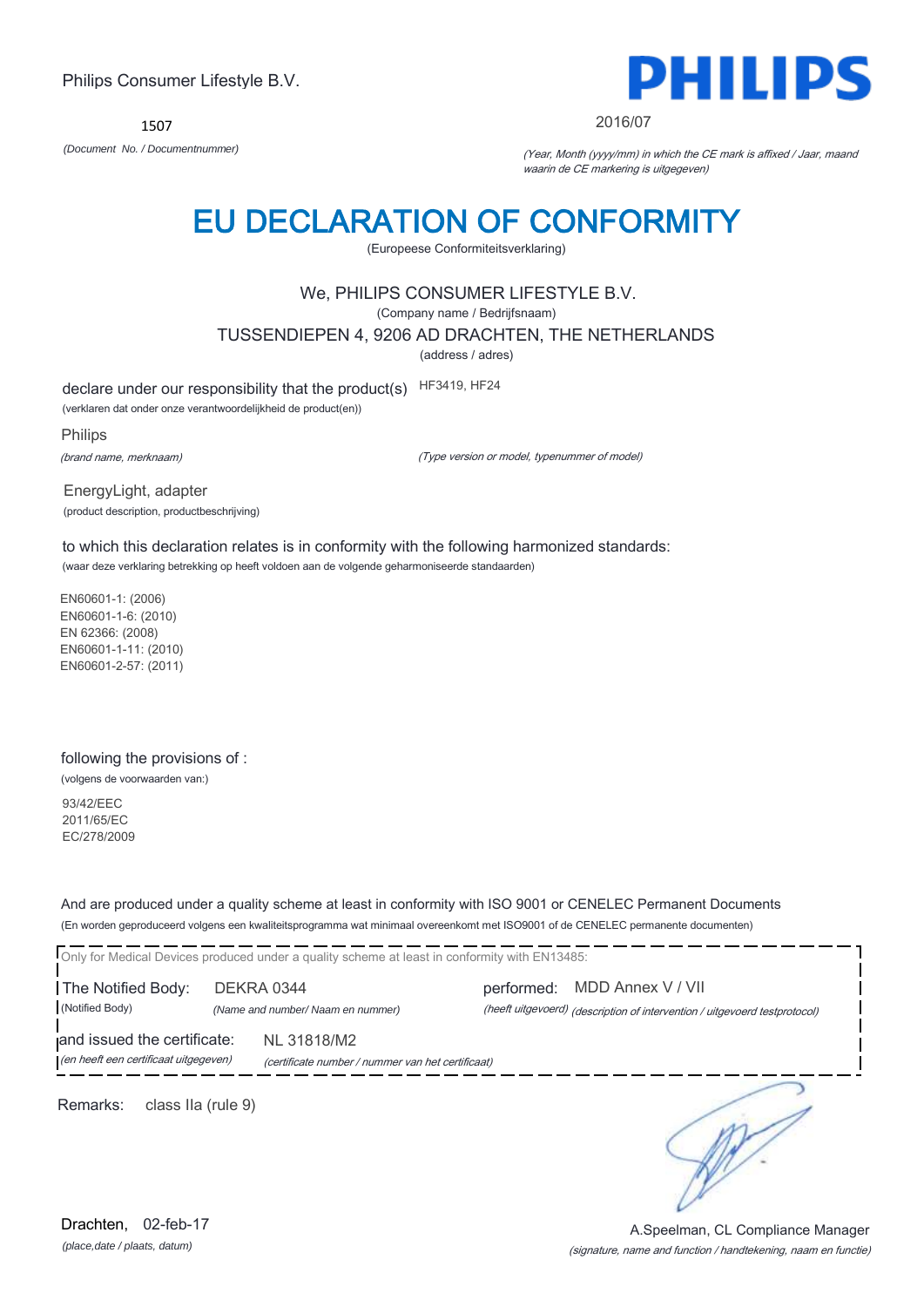1507



#### 2016/07

*(Document No. / Číslo zprávy)* (Year, Month (yyyy/mm) in which the CE mark is affixed / Rok udělění známky CE)

## EU DECLARATION OF CONFORMITY

(Prohlášení o shodě v EU)

## We, PHILIPS CONSUMER LIFESTYLE B.V.

(Company name / Jméno)

TUSSENDIEPEN 4, 9206 AD DRACHTEN, THE NETHERLANDS

(address / adresa)

declare under our responsibility that the product(s) HF3419, HF24

(Prohlašujeme na svou odpovědnost, že elektrický výrobek)

Philips

(brand name, značka)

(Type version or model, Typ verze nebo model)

EnergyLight, adapter (product description, popis výrobku)

to which this declaration relates is in conformity with the following harmonized standards: (na nějž se toto prohlášení vztahuje, je ve shodě s následujícími harmonizovanými normami:)

EN60601-1: (2006) EN60601-1-6: (2010) EN 62366: (2008) EN60601-1-11: (2010) EN60601-2-57: (2011)

#### following the provisions of :

(Následovaných ustanoveními Směrnic:)

93/42/EEC 2011/65/EC EC/278/2009

And are produced under a quality scheme at least in conformity with ISO 9001 or CENELEC Permanent Documents (A jsou vyráběny v systému řízení kvality minimálně ve shodě s ISO 9001 nebo)

Only for Medical Devices produced under a quality scheme at least in conformity with EN13485: The Notified Body: DEKRA 0344 performed: MDD Annex V / VII (Kompetentní orgán) *(Name and number/ Název a číslo)* (provedl) (description of intervention / popis operace) and issued the certificate: NL 31818/M2 (a vydal certifikát,) (certificate number / číslo certifikátu) ∍ Remarks: class IIa (rule 9)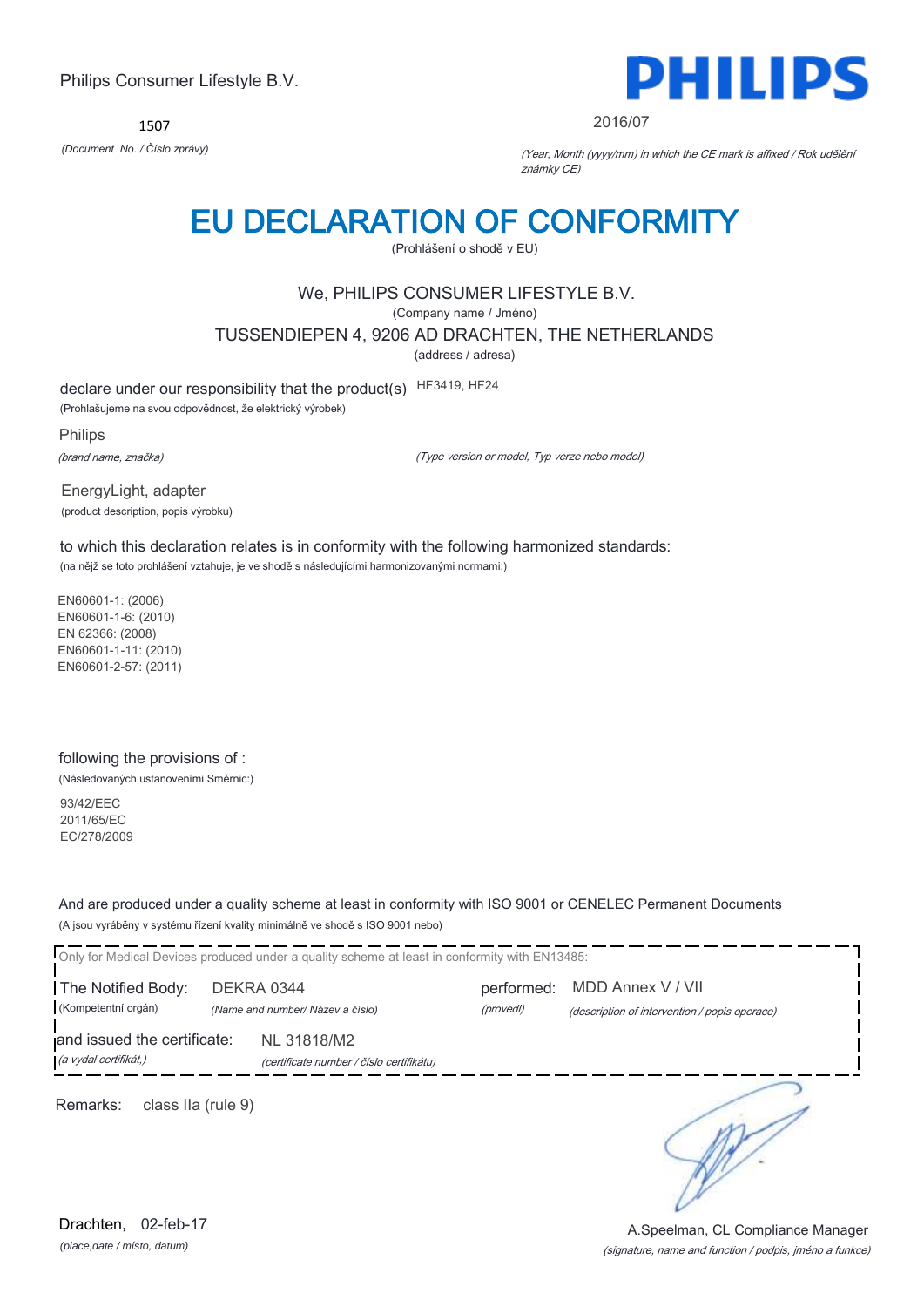1507



#### 2016/07

*(Document No. / Rapportnummer)* (Year, Month (yyyy/mm) in which the CE mark is affixed / Årstal for påhæftning af CE-mærkningen)

## EU DECLARATION OF CONFORMITY

(EU KONFORMITETSERKLÆRING)

### We, PHILIPS CONSUMER LIFESTYLE B.V.

(Company name / Virksomhedens navn)

TUSSENDIEPEN 4, 9206 AD DRACHTEN, THE NETHERLANDS

(address / adresse)

declare under our responsibility that the product(s) HF3419, HF24

(Erklærer i henhold til vores ansvar, at de(t) elektriske produkt(er))

Philips (brand name, navn på varemærke)

(Type version or model, type eller model)

EnergyLight, adapter (product description, produktbeskrivelse)

to which this declaration relates is in conformity with the following harmonized standards: (til hvilke(t) denne erklæring relaterer sig, er i konformitet med følgende harmoniserede standarder)

EN60601-1: (2006) EN60601-1-6: (2010) EN 62366: (2008) EN60601-1-11: (2010) EN60601-2-57: (2011)

#### following the provisions of :

(Opfylder de ufravigelige krav og øvrige forskrifter i)

93/42/EEC 2011/65/EC EC/278/2009

And are produced under a quality scheme at least in conformity with ISO 9001 or CENELEC Permanent Documents (Og er produceret i en kvalitet, der, som minimum, opfylder kravene i ISO 9001-standarden eller CENELEC's permanente dokumenter)

Only for Medical Devices produced under a quality scheme at least in conformity with EN13485:

The Notified Body: DEKRA 0344 performed: MDD Annex V / VII

(Det Notificerede Organ) *(Name and number/ Navn og nummer)* (har gennemført) (description of intervention / beskrivelse af intervention)

and issued the certificate: NL 31818/M2 (og udstedt erklæringen) (certificate number / erklæringsnummer)

Remarks: class IIa (rule 9)

∍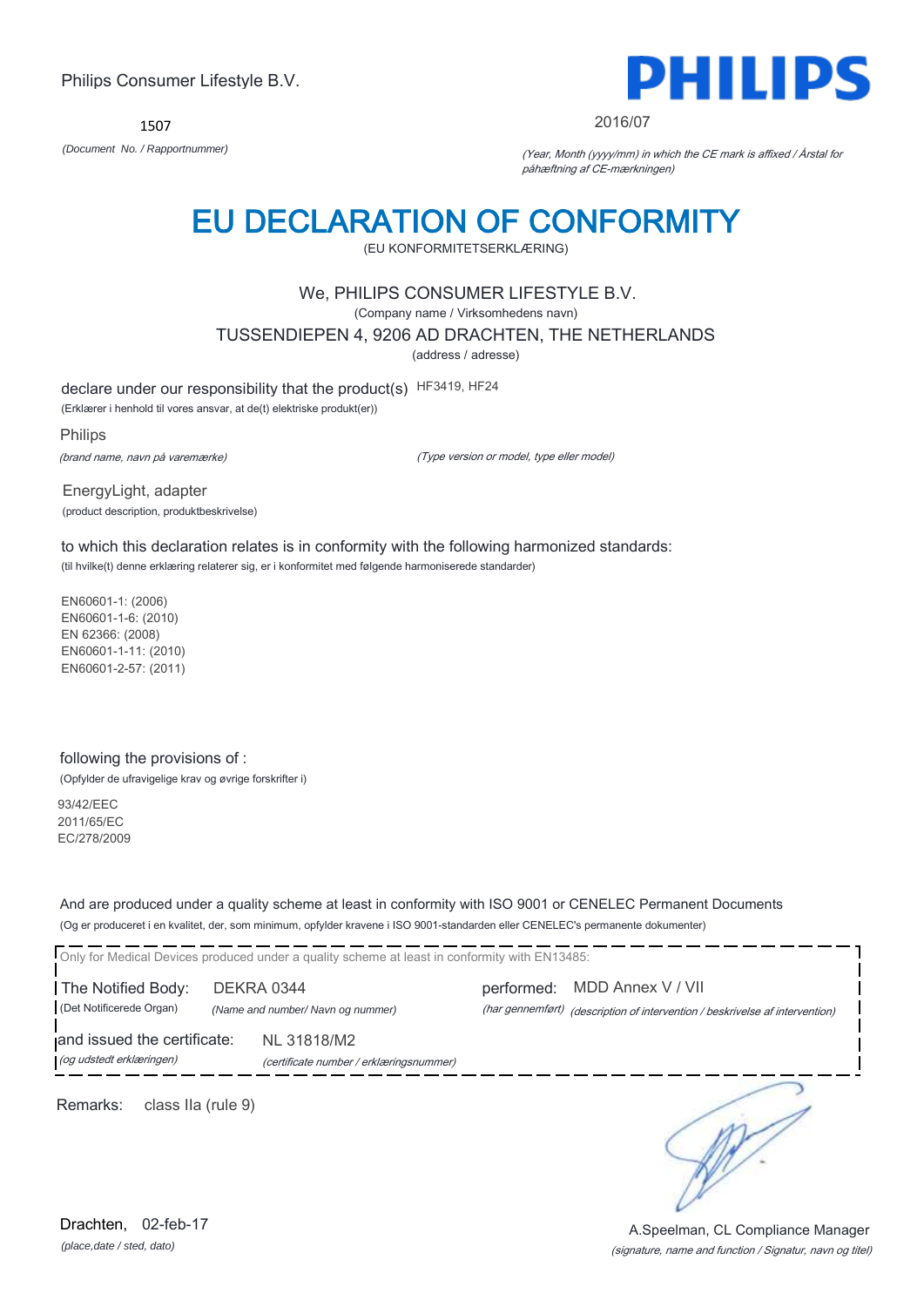1507



#### 2016/07

*(Document No. / Documento nº.)* (Year, Month (yyyy/mm) in which the CE mark is affixed / Año en el que se incluye el marcado CE))

## EU DECLARATION OF CONFORMITY

(EU DECLARACIÓN CE DE CONFORMIDAD)

### We, PHILIPS CONSUMER LIFESTYLE B.V.

(Company name / Nombre compaña )

TUSSENDIEPEN 4, 9206 AD DRACHTEN, THE NETHERLANDS

(address / dirección )

declare under our responsibility that the product(s): HF3419, HF24

(Declaramos bajo nuestra propia responsabilidad que el (los) producto(s):

Philips

(brand name, nombre de la marca)

(Type version or model, Referencia o modelo)

EnergyLight, adapter (product description, descripción del producto )

to which this declaration relates is in conformity with the following harmonized standards: (Al que hace referencia esta declaración cumple con las siguientes normas armonizadas)

EN60601-1: (2006) EN60601-1-6: (2010) EN 62366: (2008) EN60601-1-11: (2010) EN60601-2-57: (2011)

### following the provisions of :

(Siguiendo las disposiciones relativas a:)

93/42/EEC 2011/65/EC EC/278/2009

And are produced under a quality scheme at least in conformity with ISO 9001 or CENELEC Permanent Documents (Y se fabrican conforme a una calidad al menos conforme a la norma ISO 9001 o a los Documentos Permanentes CENELEC)

|                             |                                    | Only for Medical Devices produced under a quality scheme at least in conformity with EN13485: |              |                                                                |
|-----------------------------|------------------------------------|-----------------------------------------------------------------------------------------------|--------------|----------------------------------------------------------------|
| The Notified Body:          |                                    | DEKRA 0344                                                                                    |              | performed: MDD Annex V / VII                                   |
| (El organismo notificado)   | (Name and number/ Nombre y número) |                                                                                               | (realizador) | (description of intervention / descripción de la intervención) |
| and issued the certificate: |                                    | NL 31818/M2                                                                                   |              |                                                                |
| (Y expidió el certificado)  |                                    | (certificate number / número de certificado)                                                  |              |                                                                |
|                             |                                    |                                                                                               |              |                                                                |

Remarks: class IIa (rule 9)

*(place,date / lugar, fecha)* Drachten, 02-feb-17

#### (signature, name and function / firma, nombre y cargo ) A.Speelman, CL Compliance Manager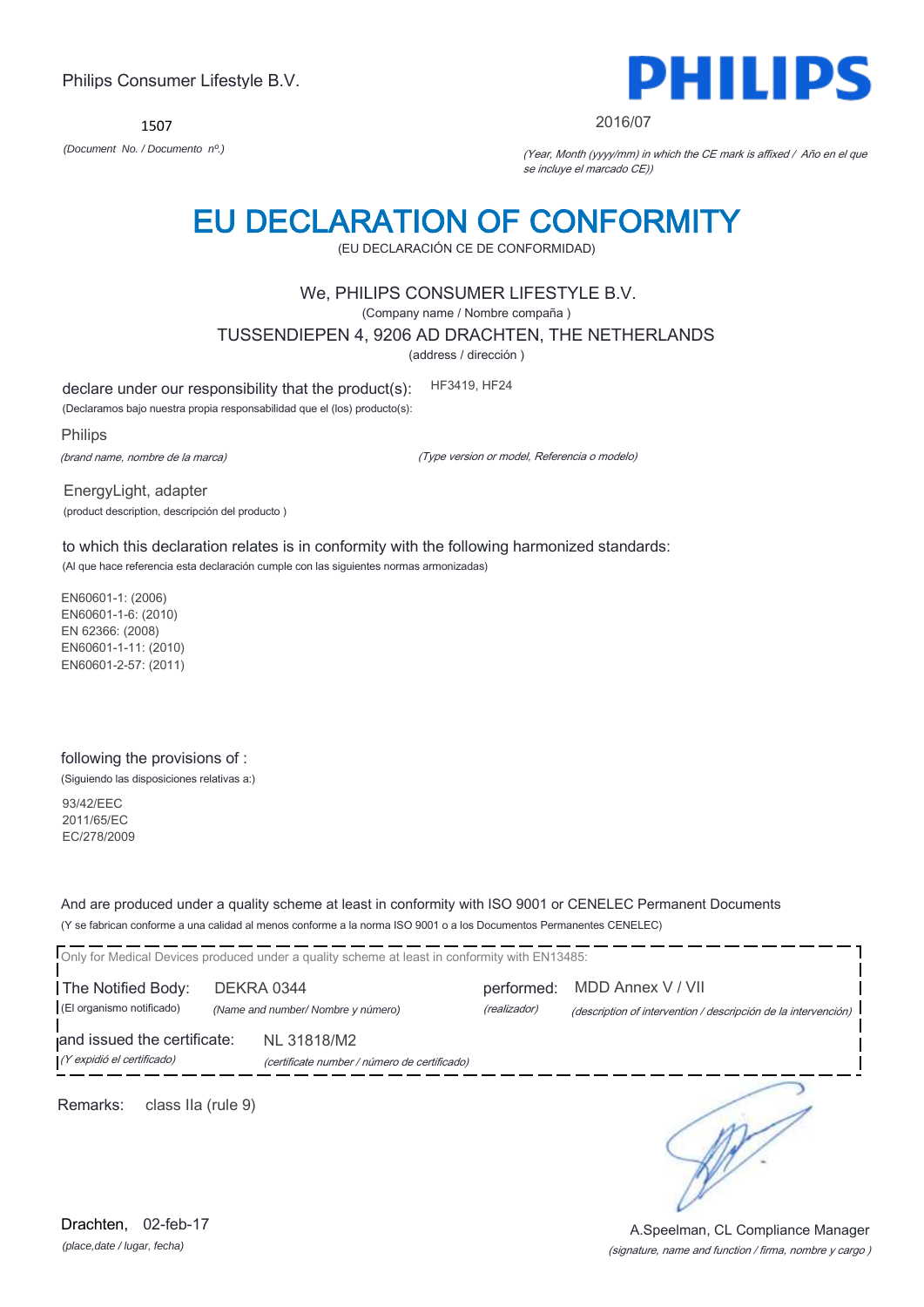1507



2016/07

*(Document No. / Raportti nr.)* (Year, Month (yyyy/mm) in which the CE mark is affixed / CE merkinnän myöntämisvuosi)

## EU DECLARATION OF CONFORMITY

(Vaatimustenmukaisuusvakuutus)

## We, PHILIPS CONSUMER LIFESTYLE B.V.

(Company name / Nimi)

TUSSENDIEPEN 4, 9206 AD DRACHTEN, THE NETHERLANDS

(address / Osoite)

declare under our responsibility that the product(s) HF3419, HF24

(Ilmoitus seuraavista vastuullamme olevista sähkötuotteista:)

Philips (brand name, Brändinimi)

(Type version or model, Tyypi, versio tai malli)

EnergyLight, adapter (product description, Tuotekuvaus)

to which this declaration relates is in conformity with the following harmonized standards: (Tämä vakuutus on yhdenmukainen seuraavien harmonisointistandardien kanssa)

EN60601-1: (2006) EN60601-1-6: (2010) EN 62366: (2008) EN60601-1-11: (2010) EN60601-2-57: (2011)

### following the provisions of :

(Seuraavien määräysten mukaisesti)

93/42/EEC 2011/65/EC EC/278/2009

And are produced under a quality scheme at least in conformity with ISO 9001 or CENELEC Permanent Documents (Ja on tuotettu seuraavien laatujärjestelmien mukaisesti : ISO 9001 ja CENELEC asiakirjat)

| Only for Medical Devices produced under a quality scheme at least in conformity with EN13485: |  |                                                            |                             |                                                                          |  |  |  |
|-----------------------------------------------------------------------------------------------|--|------------------------------------------------------------|-----------------------------|--------------------------------------------------------------------------|--|--|--|
| The Notified Body:<br>DEKRA 0344<br>(Ilmoitettu laitos)<br>(Name and number/ Nimi ja numero)  |  |                                                            | performed:<br>(suoritetaan) | MDD Annex V / VII<br>(description of intervention / toimenpiteen kuvaus) |  |  |  |
| and issued the certificate:<br>(Todistuksen antaja)                                           |  | NL 31818/M2<br>(certificate number / Sertifikaatin numero) |                             |                                                                          |  |  |  |
| Remarks:<br>class IIa (rule 9)                                                                |  |                                                            |                             |                                                                          |  |  |  |

*(place,date / paikka, päiväys)* Drachten, 02-feb-17

#### (signature, name and function / Allekirjoitus, nimi ja asema) A.Speelman, CL Compliance Manager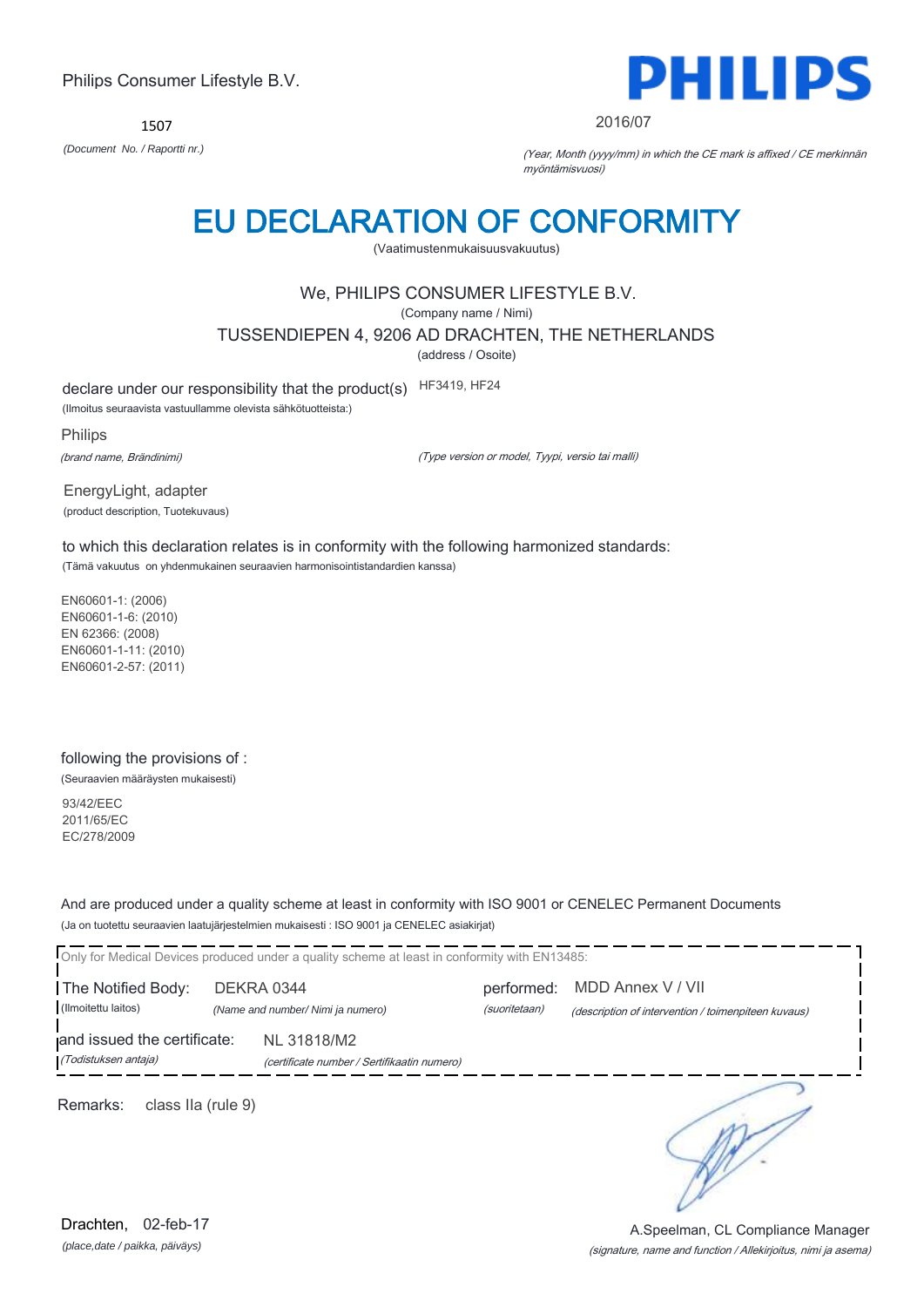(Type version or model, Típusváltozat vagy modell)

(product description, termék megnevezése) to which this declaration relates is in conformity with the following harmonized standards:

(Az ezen nyilatkozatban foglaltak szerint megfelel(nek) a következő harmonizált szabványoknak)

EN60601-1: (2006) EN60601-1-6: (2010) EN 62366: (2008) EN60601-1-11: (2010) EN60601-2-57: (2011)

### following the provisions of :

(Követve a következő ajánlásokat)

93/42/EEC 2011/65/EC EC/278/2009

And are produced under a quality scheme at least in conformity with ISO 9001 or CENELEC Permanent Documents (legalább az ISO 9001-nek megfelelően vagy)

| Only for Medical Devices produced under a quality scheme at least in conformity with EN13485:<br>The Notified Body:<br>(Bejelentett testület) |                    | DEKRA 0344<br>(Name and number/Név és szám)             | performed:<br>(teljesítve) | MDD Annex V / VII<br>(description of intervention / intézkedés leírása) |
|-----------------------------------------------------------------------------------------------------------------------------------------------|--------------------|---------------------------------------------------------|----------------------------|-------------------------------------------------------------------------|
| and issued the certificate:<br>(és a kibocsátott tanúsítvány)                                                                                 |                    | NL 31818/M2<br>(certificate number / tanúsítvány száma) |                            |                                                                         |
| Remarks:                                                                                                                                      | class IIa (rule 9) |                                                         |                            |                                                                         |

*(place,date / hely, dátum)* Drachten, 02-feb-17

## Philips Consumer Lifestyle B.V.

1507



#### 2016/07

*(Document No. / Jelentés száma)* (Year, Month (yyyy/mm) in which the CE mark is affixed / A CE jelzés feltüntetésének éve)

# EU DECLARATION OF CONFORMITY

(EC MEGFELELŐSÉGI NYILATKOZAT)

### We, PHILIPS CONSUMER LIFESTYLE B.V.

(Company name / Név)

TUSSENDIEPEN 4, 9206 AD DRACHTEN, THE NETHERLANDS

(address / cím)

declare under our responsibility that the product(s) HF3419, HF24

(Felelőssége tudatában nyilatkozik, hogy az alábbi elektronikai termék(ek))

Philips

(brand name, márkanév)

EnergyLight, adapter

(signature, name and function / aláírás, név és beosztás) A.Speelman, CL Compliance Manager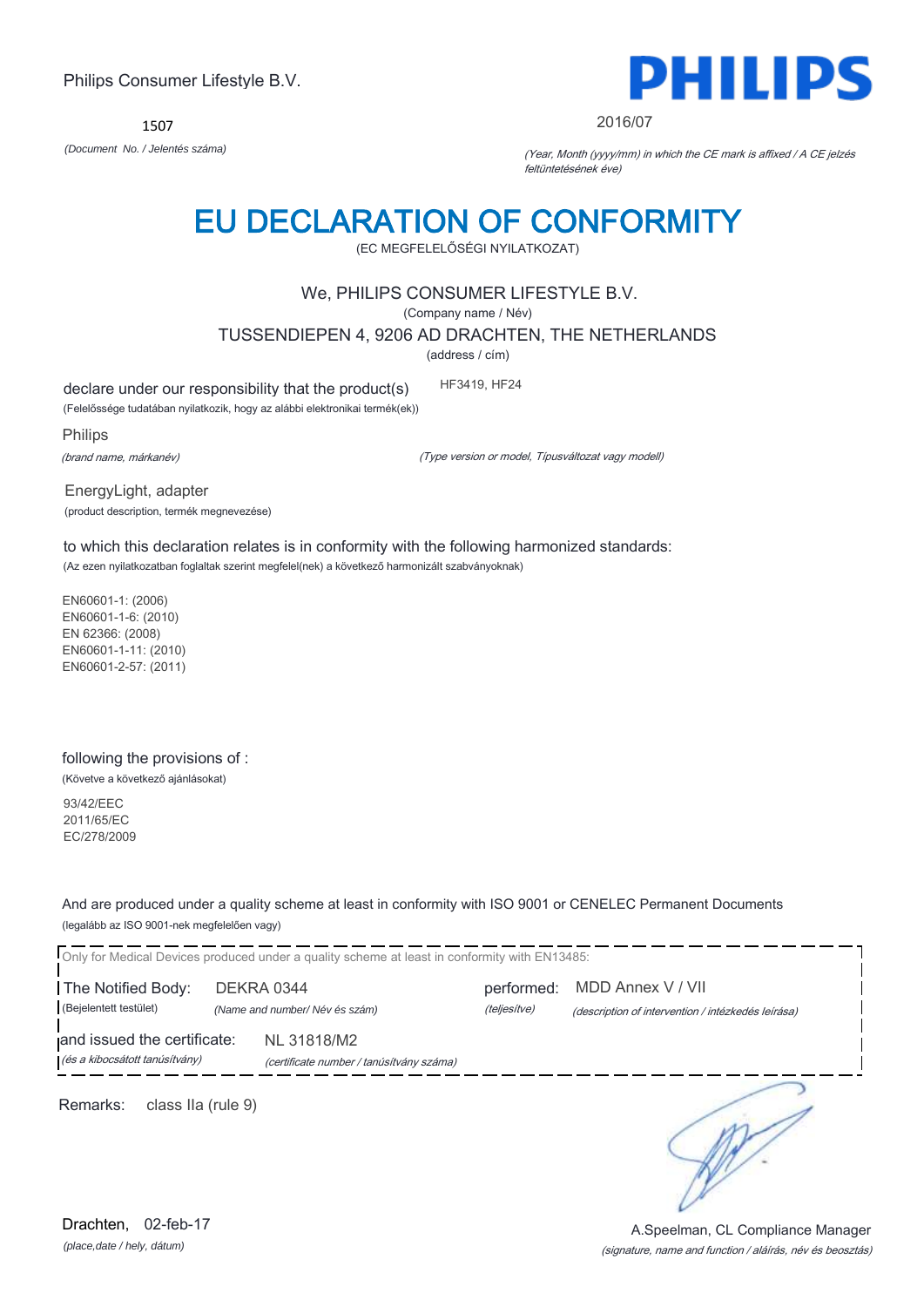1507



#### 2016/07

*(Document No. / Report Numero )* (Year, Month (yyyy/mm) in which the CE mark is affixed / Anno di apposizione della marcatura CE)

## EU DECLARATION OF CONFORMITY

(DICHIARAZIONE DI CONFORMITA' CE )

### We, PHILIPS CONSUMER LIFESTYLE B.V.

(Company name / denominazione sociale)

TUSSENDIEPEN 4, 9206 AD DRACHTEN, THE NETHERLANDS

(address / sede)

declare under our responsibility that the product(s): HF3419, HF24

(dichiara sotto la propria responsabilità che il /i Prodotto /i elettrico/i)

Philips (brand name, marchio)

(Type version or model, modello o versione )

EnergyLight, adapter (product description, descrizione del prodotto)

to which this declaration relates is in conformity with the following harmonized standards: (al quale la presente dichiarazione si riferisce è conforme alle seguenti norme tecniche armonizzate)

EN60601-1: (2006) EN60601-1-6: (2010) EN 62366: (2008) EN60601-1-11: (2010) EN60601-2-57: (2011)

#### following the provisions of :

(secondo le disposizioni della )

93/42/EEC 2011/65/EC EC/278/2009

And are produced under a quality scheme at least in conformity with ISO 9001 or CENELEC Permanent Documents (e i processi produttivi seguono un sistema qualità conforme almeno alla norma ISO 9001 o ai documenti permanenti CENELEC)

| Only for Medical Devices produced under a quality scheme at least in conformity with EN13485:                             |                             |                                                                                  |  |
|---------------------------------------------------------------------------------------------------------------------------|-----------------------------|----------------------------------------------------------------------------------|--|
| The Notified Body:<br>DEKRA 0344<br>(L'ente certificatore notificato)<br>(Name and number/ denominazione e numero)        | performed:<br>(ha eseguito) | MDD Annex V / VII<br>(description of intervention / descrizione dell'intervento) |  |
| and issued the certificate:<br>NL 31818/M2<br>(ed emesso il certificato)<br>(certificate number / numero del certificato) |                             |                                                                                  |  |
| Remarks:<br>class IIa (rule 9)                                                                                            |                             |                                                                                  |  |

*(place,date / luogo e data)* Drachten, 02-feb-17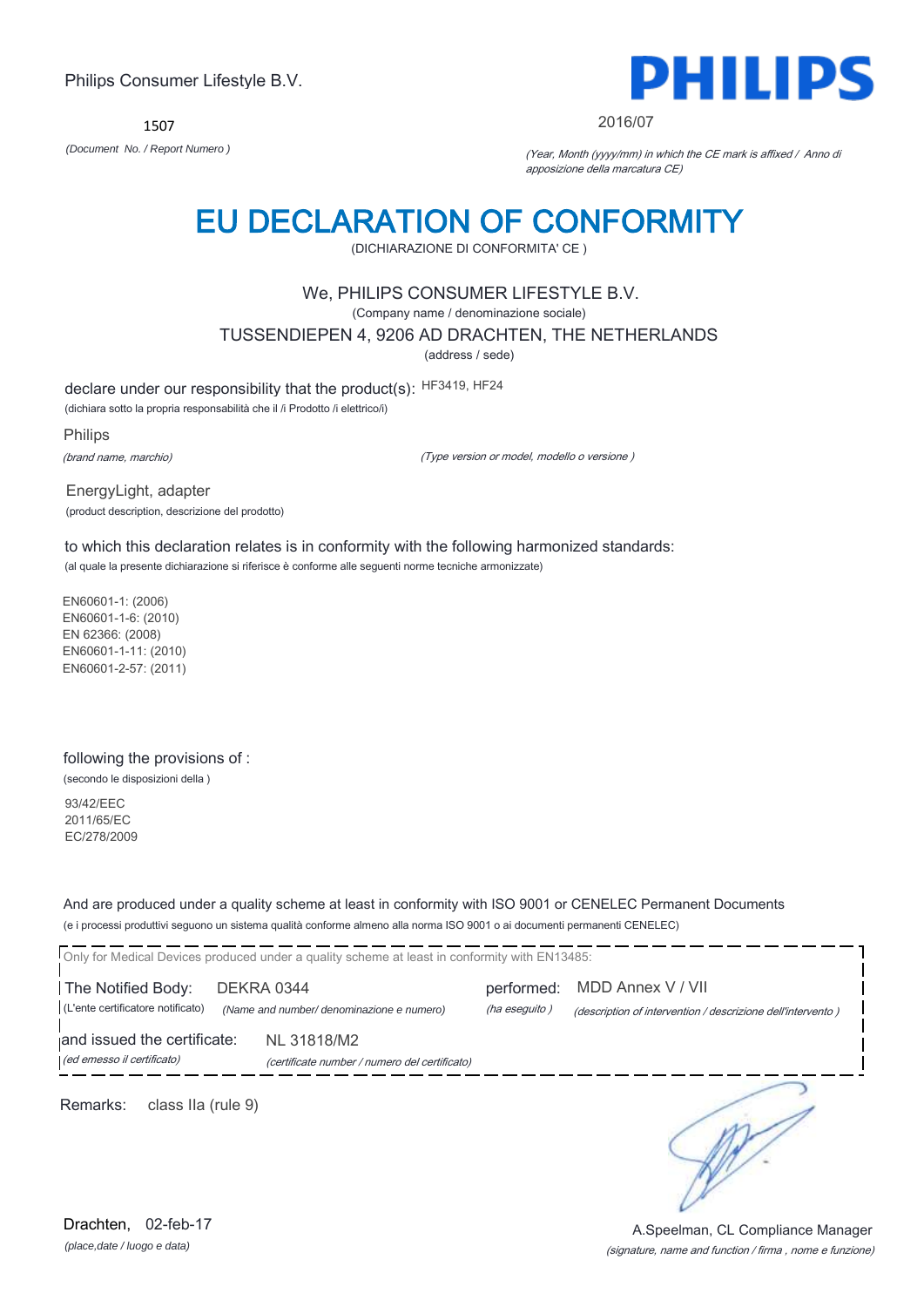1507



2016/07

*(Document No. / Pranešimo Nr.)* (Year, Month (yyyy/mm) in which the CE mark is affixed / Metai, kada CE patvirtino)

## EU DECLARATION OF CONFORMITY

(EC ATITIKTIES DEKLARACIJA)

### We, PHILIPS CONSUMER LIFESTYLE B.V.

(Company name / Pavadinimas)

TUSSENDIEPEN 4, 9206 AD DRACHTEN, THE NETHERLANDS

(address / adresas)

declare under our responsibility that the product(s) HF3419, HF24

(Deklaruojame, kad elektronikos gaminys (-iai):)

Philips (brand name, firmos ženklo pavadinimas )

(Type version or model, Tipas arba modelis)

EnergyLight, adapter (product description, gaminio aprašymas)

to which this declaration relates is in conformity with the following harmonized standards: (Pagal šią deklaraciją atitinka toliau nurodytus standartus:)

EN60601-1: (2006) EN60601-1-6: (2010) EN 62366: (2008) EN60601-1-11: (2010) EN60601-2-57: (2011)

### following the provisions of :

(Atitinka tokias nuostatas:)

93/42/EEC 2011/65/EC EC/278/2009

And are produced under a quality scheme at least in conformity with ISO 9001 or CENELEC Permanent Documents (Pagaminta atitinkant visus kokybės reikalavimus pagal ISO 9001 ar CENELEC nuolatinius dokumentus)

|                                                         |  | Only for Medical Devices produced under a quality scheme at least in conformity with EN13485: |                         |                                                                              |
|---------------------------------------------------------|--|-----------------------------------------------------------------------------------------------|-------------------------|------------------------------------------------------------------------------|
| The Notified Body:<br>(Informuota istaiga)              |  | DEKRA 0344<br>(Name and number/ Pavadinimas ir numeris)                                       | performed:<br>(atlikta) | MDD Annex V / VII<br>(description of intervention / intervencijos aprašymas) |
| and issued the certificate:<br>(Sertifikatas išleistas) |  | NL 31818/M2<br>(certificate number / sertifikato numeris)                                     |                         |                                                                              |
| Remarks:<br>class IIa (rule 9)                          |  |                                                                                               |                         |                                                                              |

*(place,date / vieta, data)* Drachten, 02-feb-17

#### (signature, name and function / parašas, vardas, pavardė ir pareigos) A.Speelman, CL Compliance Manager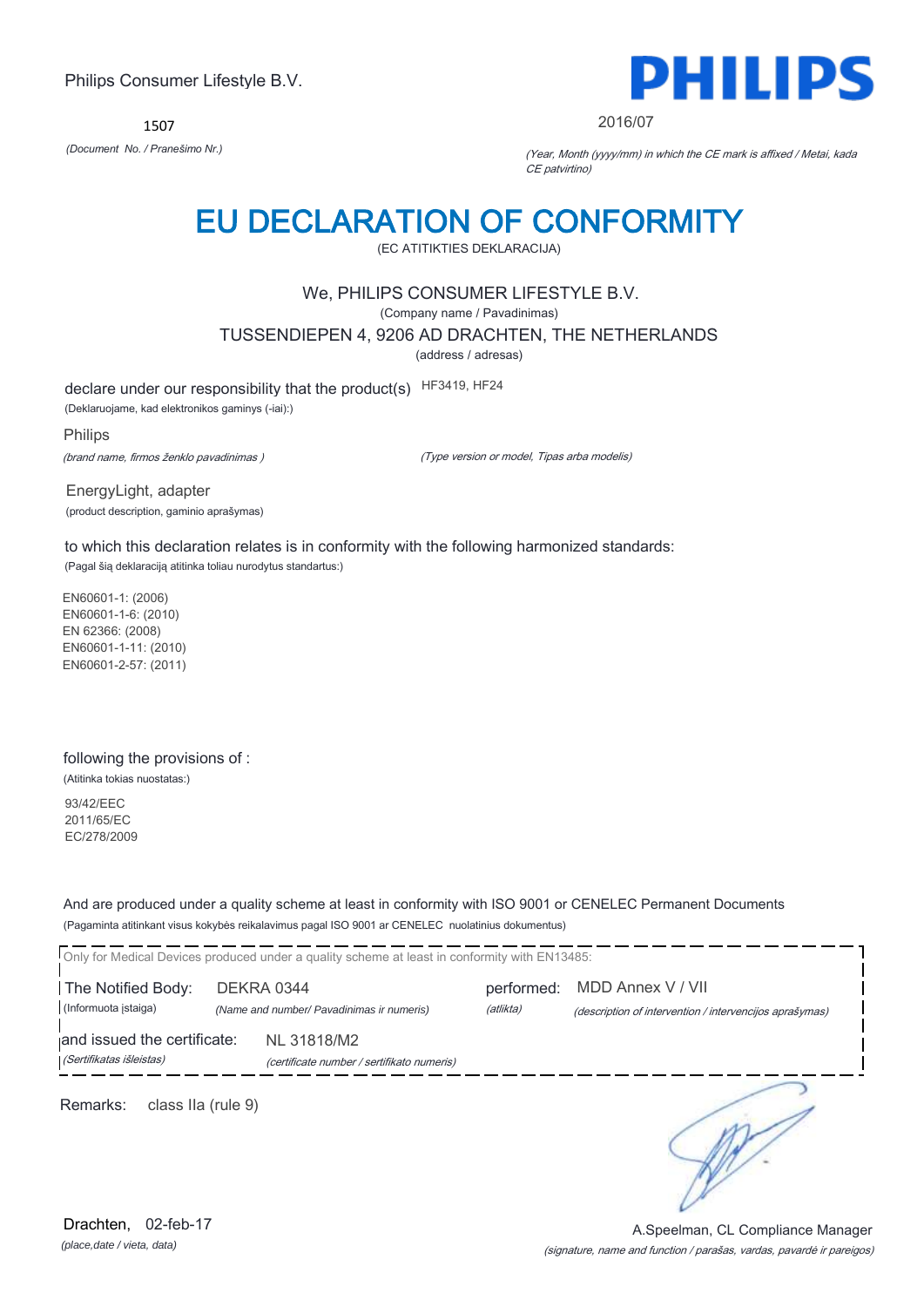1507



2016/07

*(Document No. / Ziņojums Nr)* (Year, Month (yyyy/mm) in which the CE mark is affixed / Gads kurā CE zīme ieviesta)

## EU DECLARATION OF CONFORMITY

(EC deklarācija atbilstība)

## We, PHILIPS CONSUMER LIFESTYLE B.V.

(Company name / vārds)

TUSSENDIEPEN 4, 9206 AD DRACHTEN, THE NETHERLANDS

(address / adrese)

declare under our responsibility that the product(s) HF3419, HF24

(deklarēt zem vai atbildība ka, elektronisks produkts)

Philips (brand name, fabrikas marka vārds)

(Type version or model, Tips, versija vai modelis)

EnergyLight, adapter (product description, produkta apraksts)

to which this declaration relates is in conformity with the following harmonized standards: (Kam ši deklarācija atbilst ir apliecināt ar sekojošiem saskaņotiem standartiem)

EN60601-1: (2006) EN60601-1-6: (2010) EN 62366: (2008) EN60601-1-11: (2010) EN60601-2-57: (2011)

#### following the provisions of :

(Sekojot noteikumiem)

93/42/EEC 2011/65/EC EC/278/2009

And are produced under a quality scheme at least in conformity with ISO 9001 or CENELEC Permanent Documents (Tiek ražots zem kvalitātes sistēma kas ir apstiprināta ar ISO 9001 vai CENELEC pastāvošiem dokumentiem )

|                                | Only for Medical Devices produced under a quality scheme at least in conformity with EN13485: |            |                                                        |
|--------------------------------|-----------------------------------------------------------------------------------------------|------------|--------------------------------------------------------|
| The Notified Body:             | DEKRA 0344                                                                                    | performed: | MDD Annex V / VII                                      |
| (Reģistrēta galvenā daļa)      | (Name and number/ vārds un numurs)                                                            | (paveikts) | (description of intervention / intervencijas apraksts) |
| and issued the certificate:    | NL 31818/M2                                                                                   |            |                                                        |
| (Un izveido sertifikātu)       | (certificate number / sertifikāta numurs)                                                     |            |                                                        |
| Remarks:<br>class IIa (rule 9) |                                                                                               |            |                                                        |

*(place,date / vieta, datums)* Drachten, 02-feb-17

#### (signature, name and function / parskts, vārds un amatpienākums) A.Speelman, CL Compliance Manager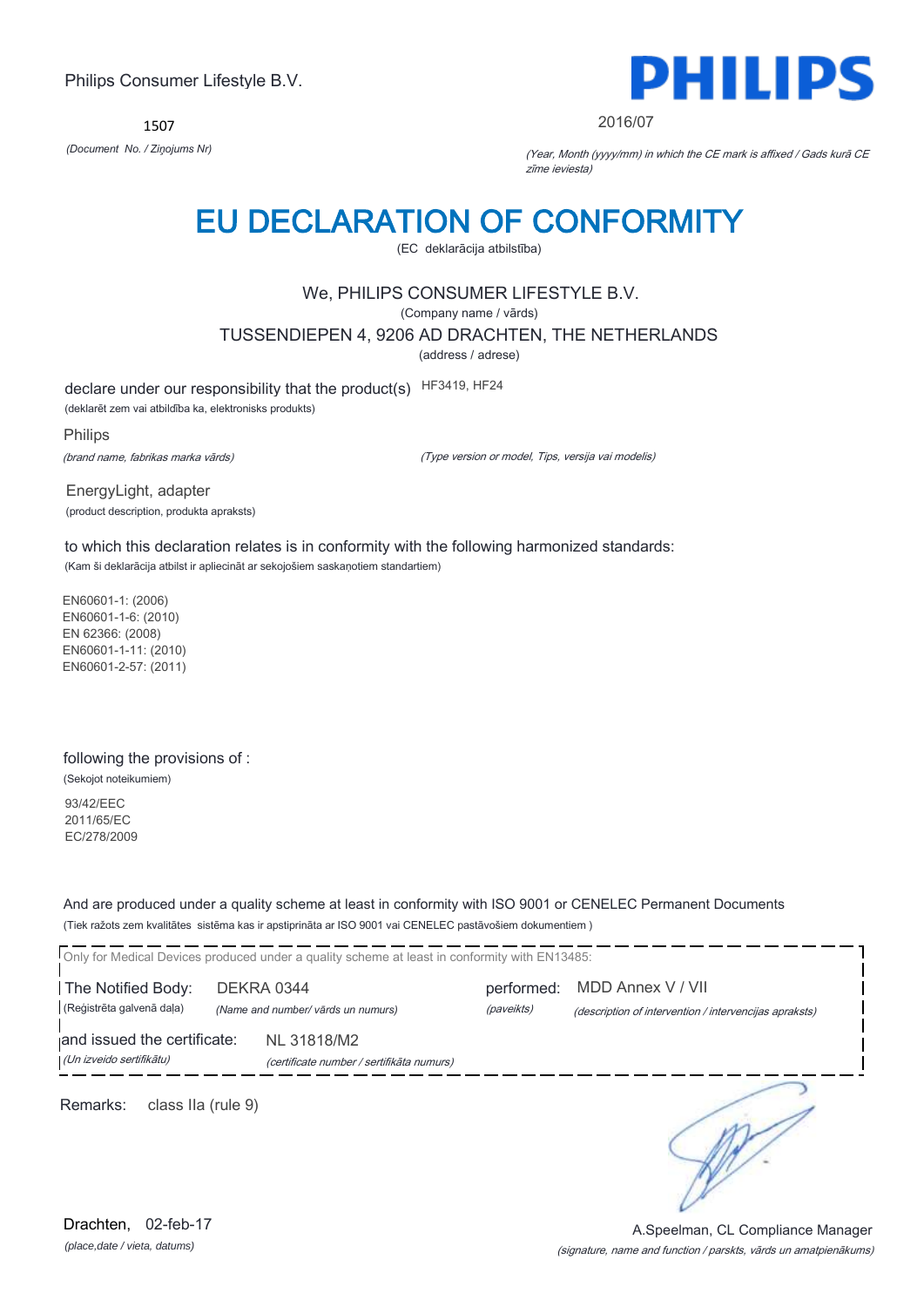1507



2016/07

*(Document No. / Numer raportu)* (Year, Month (yyyy/mm) in which the CE mark is affixed / Rok, w którym oznakowanie CE zostało umieszczone na wyrobie)

# EU DECLARATION OF CONFORMITY

(DEKLARACJA ZGODNOŚCI UE)

### We, PHILIPS CONSUMER LIFESTYLE B.V.

(Company name / Nazwa)

TUSSENDIEPEN 4, 9206 AD DRACHTEN, THE NETHERLANDS

(address / adres)

declare under our responsibility that the product(s) HF3419, HF24

(Deklarujemy na naszą odpowiedzialność, że urządzeni(e/a) elektryczne)

Philips

(brand name, marka)

(Type version or model, Typ lub model)

EnergyLight, adapter (product description, nazwa /opis produktu)

to which this declaration relates is in conformity with the following harmonized standards: (Do którego odnosi się niniejsza deklaracja jest zgodny z następującymi normami zharmonizowanymi)

EN60601-1: (2006) EN60601-1-6: (2010) EN 62366: (2008) EN60601-1-11: (2010) EN60601-2-57: (2011)

### following the provisions of :

(Zgodnie z dyrektywami)

93/42/EEC 2011/65/EC EC/278/2009

And are produced under a quality scheme at least in conformity with ISO 9001 or CENELEC Permanent Documents (oraz został wyprodukowany zgodnie ze standardami jakościowymi takimi jak ISO9001 lub CENELEC Permanent Documents)

Only for Medical Devices produced under a quality scheme at least in conformity with EN13485: The Notified Body: DEKRA 0344 performed: MDD Annex V / VII (Jednostka certyfikująca) *(Name and number/ Nazwa i numer)* (wykonała) (description of intervention / rodzaj badania) and issued the certificate: NL 31818/M2 (i wydała certyfikat) (certificate number / numer certyfikatu) ∍ Remarks: class IIa (rule 9)

*(place,date / miasto, data)* Drachten, 02-feb-17

#### (signature, name and function / podpis, imię i nazwisko oraz funkcja) A.Speelman, CL Compliance Manager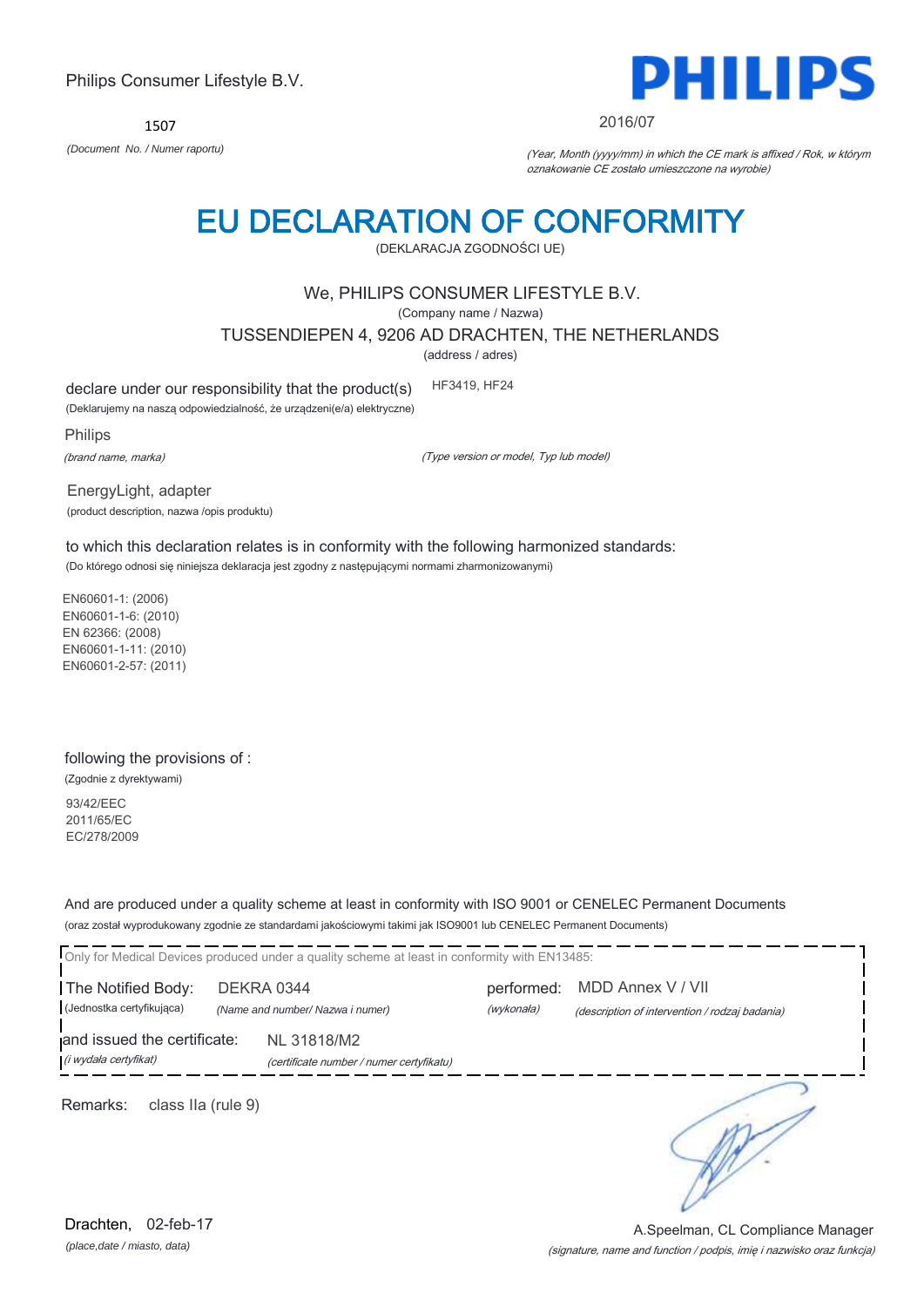1507



#### 2016/07

*(Document No. / Relatório No.)* (Year, Month (yyyy/mm) in which the CE mark is affixed / Ano em que a marca CE é afixada)

## EU DECLARATION OF CONFORMITY

(DECLARAÇÃODE CONFORMIDADE CE)

### We, PHILIPS CONSUMER LIFESTYLE B.V.

(Company name / Nome)

TUSSENDIEPEN 4, 9206 AD DRACHTEN, THE NETHERLANDS

(address)

declare under our responsibility that the product(s) HF3419, HF24

(Declara sob a sua responsabilidade que o(s) producto(s) eléctricos )

Philips (brand name, nome da marca)

(Type version or model, Indicar versão ou modelo)

EnergyLight, adapter (product description, Descrição do produto)

to which this declaration relates is in conformity with the following harmonized standards: (Aqueles a quem esta declaração se derige, está em conformidade com as seguintes normas harmonizadas)

EN60601-1: (2006) EN60601-1-6: (2010) EN 62366: (2008) EN60601-1-11: (2010) EN60601-2-57: (2011)

### following the provisions of :

(Na sequência do disposto em:)

93/42/EEC 2011/65/EC EC/278/2009

And are produced under a quality scheme at least in conformity with ISO 9001 or CENELEC Permanent Documents (E são produzidos sob um regime de qualidade, pelo menos, em conformidade com a norma ISO 9001 ou Documentos Permanentes CENELEC)

Only for Medical Devices produced under a quality scheme at least in conformity with EN13485: The Notified Body: DEKRA 0344 performed: MDD Annex V / VII (O organismo notificado) *(Name and number/ Nome e número)* (realizada) (description of intervention / descrição da intervenção) and issued the certificate: NL 31818/M2 (E emitido o certificado) (certificate number / certificado número) ╮ Remarks: class IIa (rule 9)

*(place,date / local, data)* Drachten, 02-feb-17

#### (signature, name and function / assinatura, nome e função) A.Speelman, CL Compliance Manager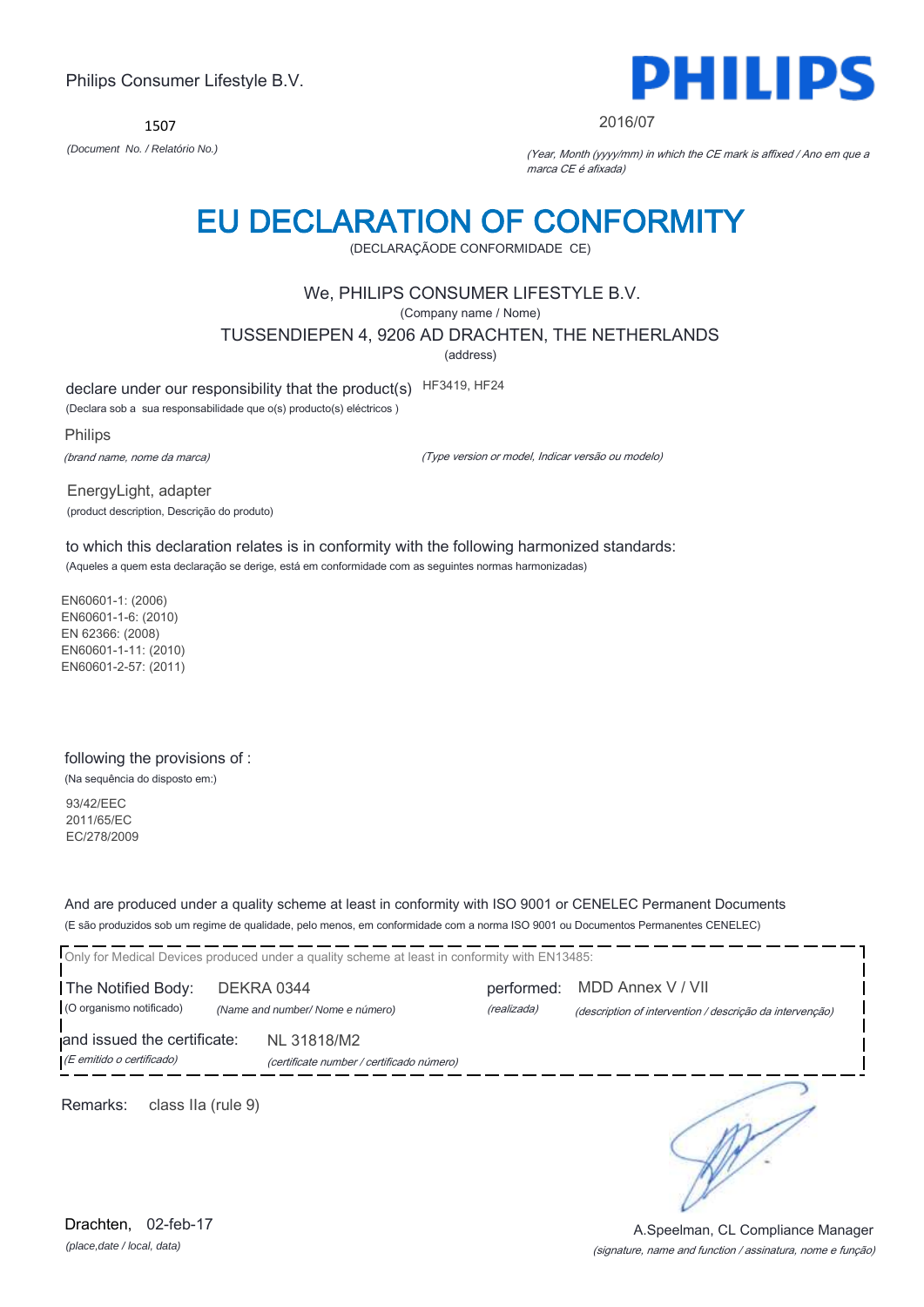1507



#### 2016/07

*(Document No. / Nr. raport)* (Year, Month (yyyy/mm) in which the CE mark is affixed / Anul în care este aplicat marcajul CE)

## EU DECLARATION OF CONFORMITY

(DECLARAŢIE DE CONFORMITATE CE)

### We, PHILIPS CONSUMER LIFESTYLE B.V.

(Company name / Nume)

TUSSENDIEPEN 4, 9206 AD DRACHTEN, THE NETHERLANDS

(address / adresă)

declare under our responsibility that the product(s) HF3419, HF24

(Declarăm pe proprie răspundere că produsul (produsele) electric(e))

Philips

(brand name, marca)

(Type version or model, Tip sau model)

EnergyLight, adapter (product description, descriere produs)

to which this declaration relates is in conformity with the following harmonized standards: (La care se referă această declaraţie, este in conformitate cu următoarele standarde armonizate)

EN60601-1: (2006) EN60601-1-6: (2010) EN 62366: (2008) EN60601-1-11: (2010) EN60601-2-57: (2011)

#### following the provisions of :

(În conformitate cu dispoziţiile directivelor)

93/42/EEC 2011/65/EC EC/278/2009

And are produced under a quality scheme at least in conformity with ISO 9001 or CENELEC Permanent Documents (Şi sunt fabricate după o schemă de calitate conformă cel puţin cu standardul ISO 9001 sau Documentele Permanente CENELEC)

Only for Medical Devices produced under a quality scheme at least in conformity with EN13485: The Notified Body: DEKRA 0344 performed: MDD Annex V / VII (Organismul notificat) *(Name and number/ Nume si număr)* (a efectuat) (description of intervention / descrierea intervenţiei) and issued the certificate: NL 31818/M2 (Şi a emis certificatul) (certificate number / Numărul certificatului) ∋ Remarks: class IIa (rule 9)

*(place,date / locul, data)* Drachten, 02-feb-17

#### (signature, name and function / semnătura, nume şi funcţie) A.Speelman, CL Compliance Manager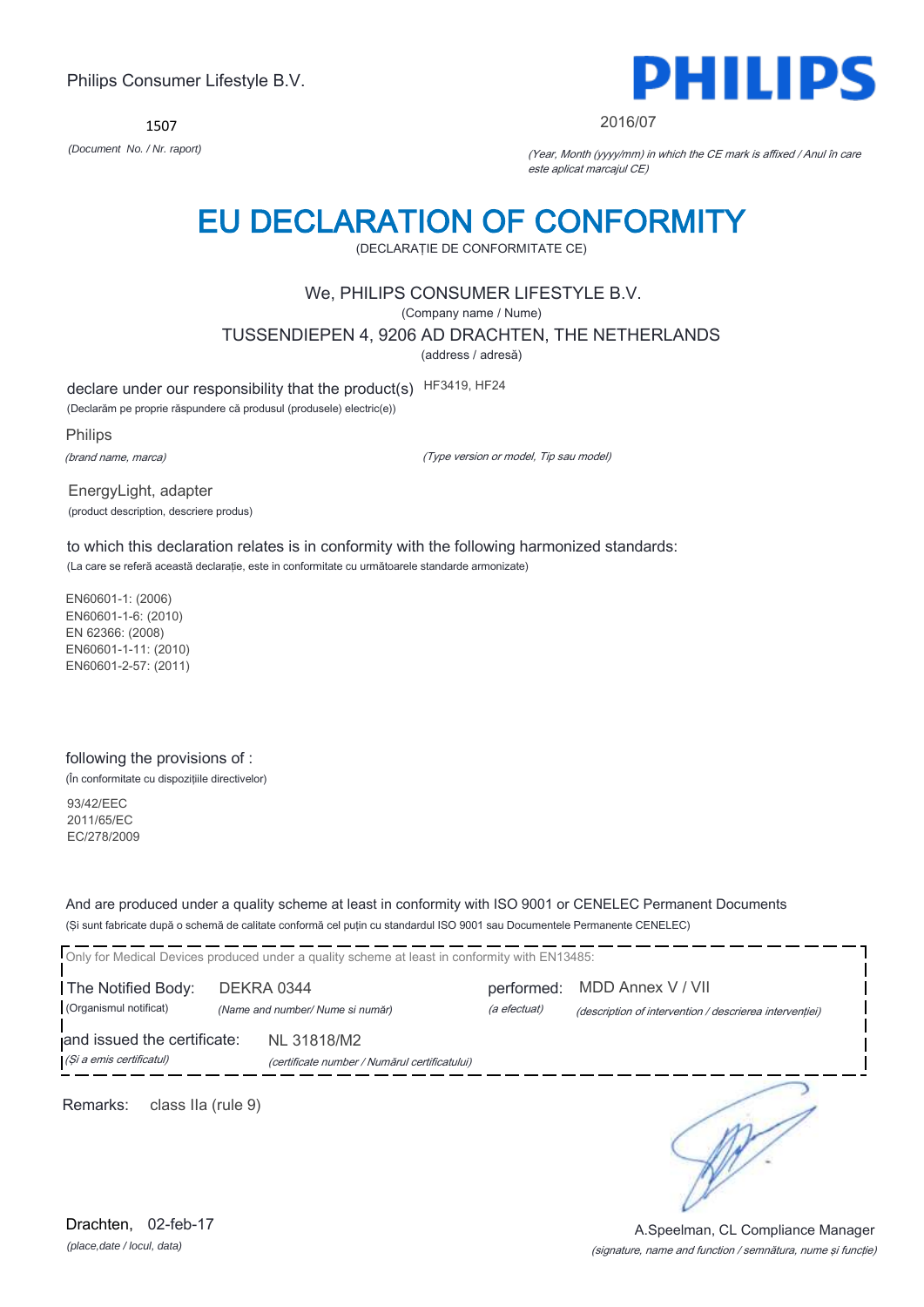1507



#### 2016/07

*(Document No. / Номер протокола)* (Year, Month (yyyy/mm) in which the CE mark is affixed / Год начала маркировки знаком CE)

## EU DECLARATION OF CONFORMITY

(CE Декларация о соответствии)

### We, PHILIPS CONSUMER LIFESTYLE B.V.

(Company name / Юридическое имя)

TUSSENDIEPEN 4, 9206 AD DRACHTEN, THE NETHERLANDS

(address / адрес)

declare under our responsibility that the product(s): HF3419, HF24

(Декларируем под нашу ответственность, что электрическая продукция)

Philips (brand name, торговая марка)

(Type version or model, тип, модель)

EnergyLight, adapter (product description, описание продукции)

to which this declaration relates is in conformity with the following harmonized standards: (указанная в данной декларации, соответствует требованиям следующих стандартов:)

EN60601-1: (2006) EN60601-1-6: (2010) EN 62366: (2008) EN60601-1-11: (2010) EN60601-2-57: (2011)

#### following the provisions of :

(В соответствие с положениями:)

93/42/EEC 2011/65/EC EC/278/2009

And are produced under a quality scheme at least in conformity with ISO 9001 or CENELEC Permanent Documents (по крайней мере, в соответствии с ISO 9001 или)

|                                                           | Only for Medical Devices produced under a quality scheme at least in conformity with EN13485: |               |                                                   |
|-----------------------------------------------------------|-----------------------------------------------------------------------------------------------|---------------|---------------------------------------------------|
| The Notified Body:                                        | DEKRA 0344                                                                                    | performed:    | MDD Annex V / VII                                 |
| (Нотифицированный Орган)                                  | (Name and number/ Название и номер)                                                           | (проверил(а)) | (description of intervention / описание проверки) |
| and issued the certificate:<br>(и выпустил(а) сертификат) | NL 31818/M2<br>(certificate number / номер сертификата)                                       |               |                                                   |
| Remarks:<br>class IIa (rule 9)                            |                                                                                               |               |                                                   |

*(place,date / место, дата)* Drachten, 02-feb-17

#### (signature, name and function / подпись, имя и должность) A.Speelman, CL Compliance Manager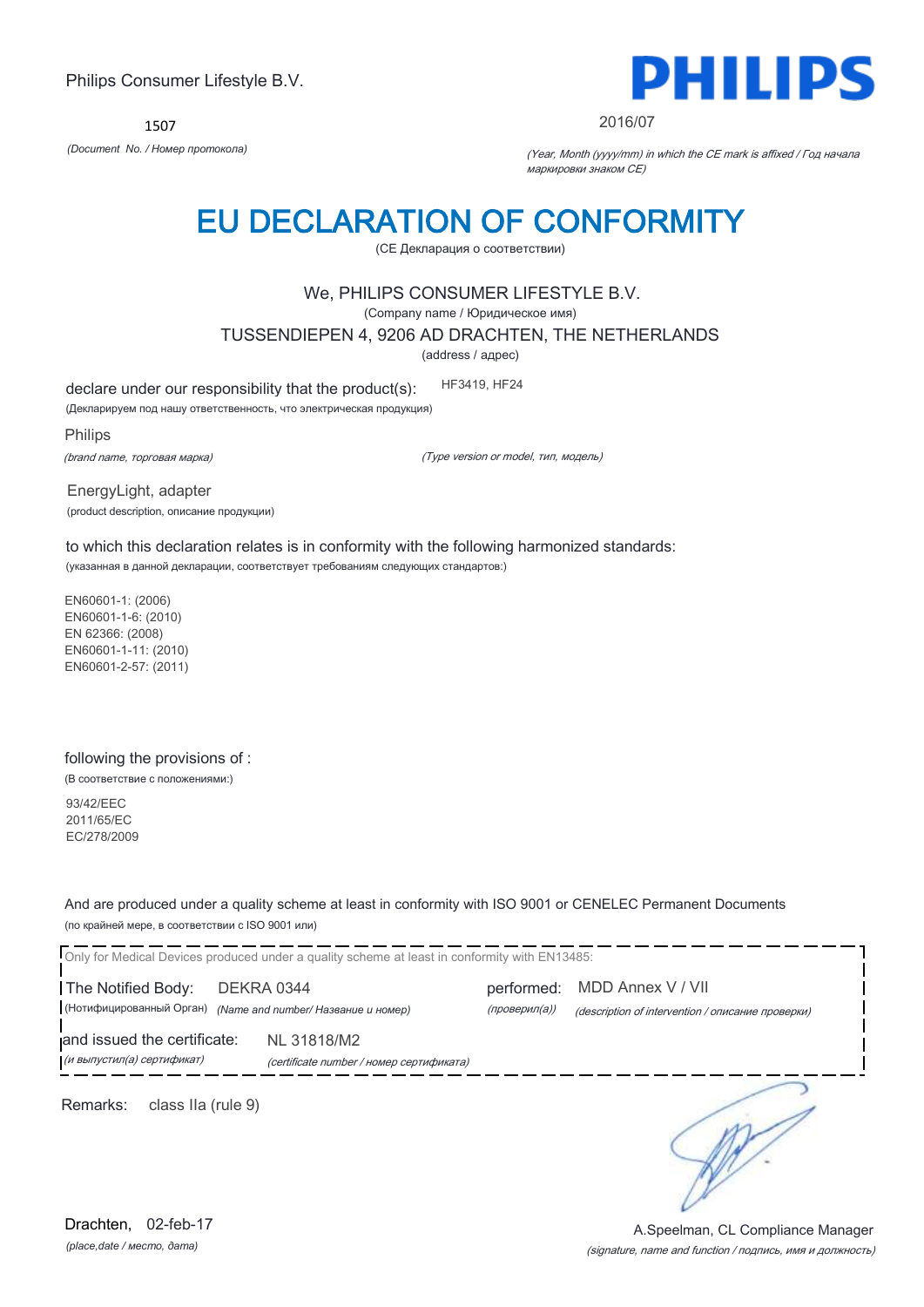1507



#### 2016/07

*(Document No. / Správa č.)* (Year, Month (yyyy/mm) in which the CE mark is affixed / Rok v ktorom je opatrený znakom CE)

## EU DECLARATION OF CONFORMITY

(Rok v ktorom je opatrený znakom CE)

### We, PHILIPS CONSUMER LIFESTYLE B.V.

(Company name / Meno )

TUSSENDIEPEN 4, 9206 AD DRACHTEN, THE NETHERLANDS

(address / adresa)

declare under our responsibility that the product(s) HF3419, HF24

(Prehlasujeme na svoju zodpovednosť, že elektrický výrobok(y))

Philips (brand name, názov značky)

(Type version or model, Typové označenie alebo model)

EnergyLight, adapter (product description, opis prístroja)

to which this declaration relates is in conformity with the following harmonized standards: (Na ktorý sa toto vyhlásenie vzťahuje, je v zhode s nasledujúcimi harmonizovanými normami)

EN60601-1: (2006) EN60601-1-6: (2010) EN 62366: (2008) EN60601-1-11: (2010) EN60601-2-57: (2011)

#### following the provisions of :

(V nadväznosti na ustanovenia)

93/42/EEC 2011/65/EC EC/278/2009

And are produced under a quality scheme at least in conformity with ISO 9001 or CENELEC Permanent Documents (A sú vyrobené systémom kvality minimálne v súlade s normou ISO 9001 alebo CENELEC dokumentmi)

Only for Medical Devices produced under a quality scheme at least in conformity with EN13485: The Notified Body: DEKRA 0344 performed: MDD Annex V / VII (Notifikovaný orgán) *(Name and number/ Názov a číslo)* (vykonal) (description of intervention / opis zásahu) and issued the certificate: NL 31818/M2 (A vydal osvedčenie) (certificate number / číslo osvedčenia) ∍ Remarks: class IIa (rule 9)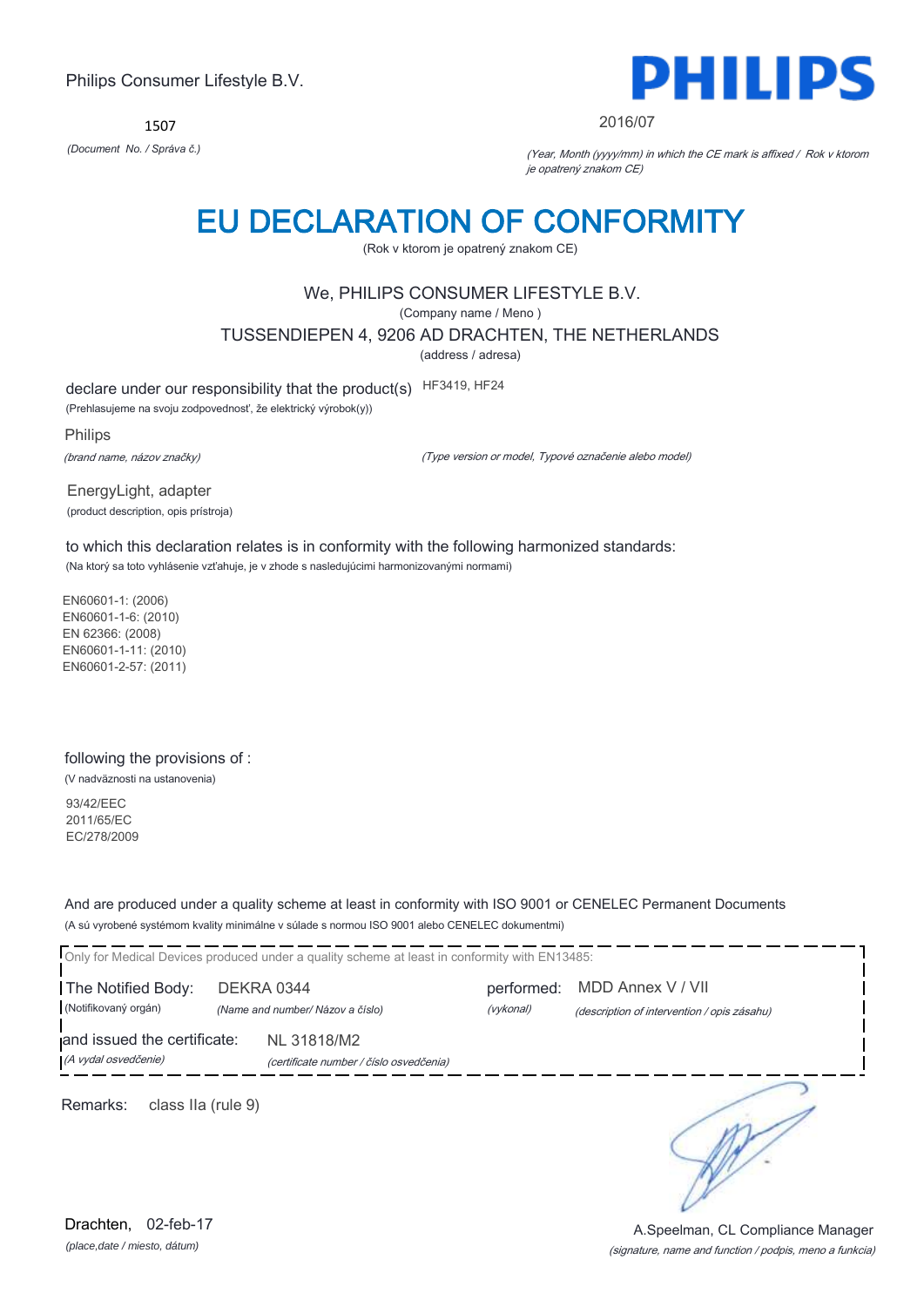1507



2016/07

*(Document No. / Številka poročila)* (Year, Month (yyyy/mm) in which the CE mark is affixed / Leto namstitve CE znaka)

## EU DECLARATION OF CONFORMITY

(Izjava o skladnosti)

## We, PHILIPS CONSUMER LIFESTYLE B.V.

(Company name / Ime)

TUSSENDIEPEN 4, 9206 AD DRACHTEN, THE NETHERLANDS

(address / Naslov)

declare under our responsibility that the product(s) HF3419, HF24

(S polno odgovornostjo izjavljamo)

Philips (brand name, Ime znamke)

(Type version or model, Tip, verzija ali model)

EnergyLight, adapter (product description, Opis proizvoda)

to which this declaration relates is in conformity with the following harmonized standards: (Na katerega se nanaša ta izjava je skladen z naslednjimi harmoniziranimi standardi)

EN60601-1: (2006) EN60601-1-6: (2010) EN 62366: (2008) EN60601-1-11: (2010) EN60601-2-57: (2011)

### following the provisions of :

(V skladu z naslednjimi odločbami)

93/42/EEC 2011/65/EC EC/278/2009

And are produced under a quality scheme at least in conformity with ISO 9001 or CENELEC Permanent Documents (In so proizvedeni v skladu s shemo kakovosti najmanj v skladu z ISO 9001 ali CENELEC stalnimi dokumenti)

Only for Medical Devices produced under a quality scheme at least in conformity with EN13485: The Notified Body: DEKRA 0344 performed: MDD Annex V / VII (Priglašeno organ) *(Name and number/ Ime in številka)* (Izvršeno) (description of intervention / Opis ukrepa ) and issued the certificate: NL 31818/M2 (Izdaja certifikat) (certificate number / Številka certifikata) ∋ Remarks: class IIa (rule 9)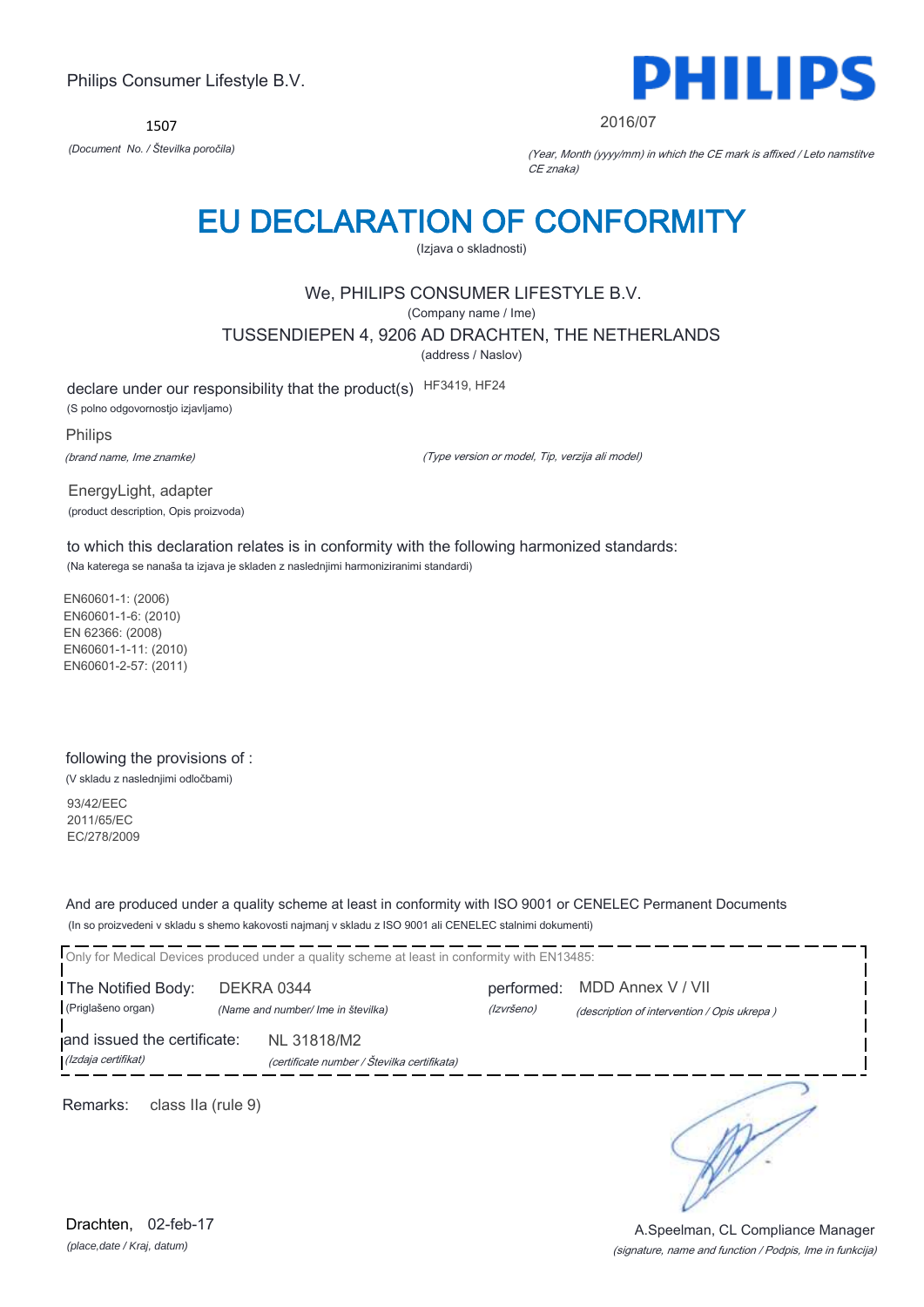1507



#### 2016/07

*(Document No. / Döküman Numarası)* (Year, Month (yyyy/mm) in which the CE mark is affixed / CE İbaresinin eklendiği yıl (yyyy/aa))

## EU DECLARATION OF CONFORMITY

(EU UYGUNLUK BEYANI)

### We, PHILIPS CONSUMER LIFESTYLE B.V.

(Company name / İmalatçının ismi)

TUSSENDIEPEN 4, 9206 AD DRACHTEN, THE NETHERLANDS

(address / İmalatçının adresi )

declare under our responsibility that the product(s): HF3419, HF24

(bizim sorumluluğumuz altında işbu beyanın ilgili bulunduğu aşağıdaki elektrikli ürünün:) Philips

(brand name, İsim )

(Type version or model, Tip veya model)

EnergyLight, adapter (product description, Ürün Açıklamas )

to which this declaration relates is in conformity with the following harmonized standards: (aşağıda belirtilen ilgili standartların gerektirdiği uygunluğa sahip olduğunu beyan ederiz)

EN60601-1: (2006) EN60601-1-6: (2010) EN 62366: (2008) EN60601-1-11: (2010) EN60601-2-57: (2011)

#### following the provisions of :

(Yasal hükümler şu şekildedir:)

93/42/EEC 2011/65/EC EC/278/2009

And are produced under a quality scheme at least in conformity with ISO 9001 or CENELEC Permanent Documents (En az ISO 9001 veya CENELEC Daimi Belgelerine uygun kalite şemasına binaen mevcut ürünlerdir)

Only for Medical Devices produced under a quality scheme at least in conformity with EN13485:

The Notified Body: DEKRA 0344 performed: MDD Annex V / VII

(Yetkili Kurul) *(Name and number/ Isin ve numara)* (yerine getirmiştir) (description of intervention /müdahalenin tanımı )

and issued the certificate: NL 31818/M2 (sertifikayı düzenlemiştir) (certificate number / sertifika numarası)

Remarks: class IIa (rule 9)

∋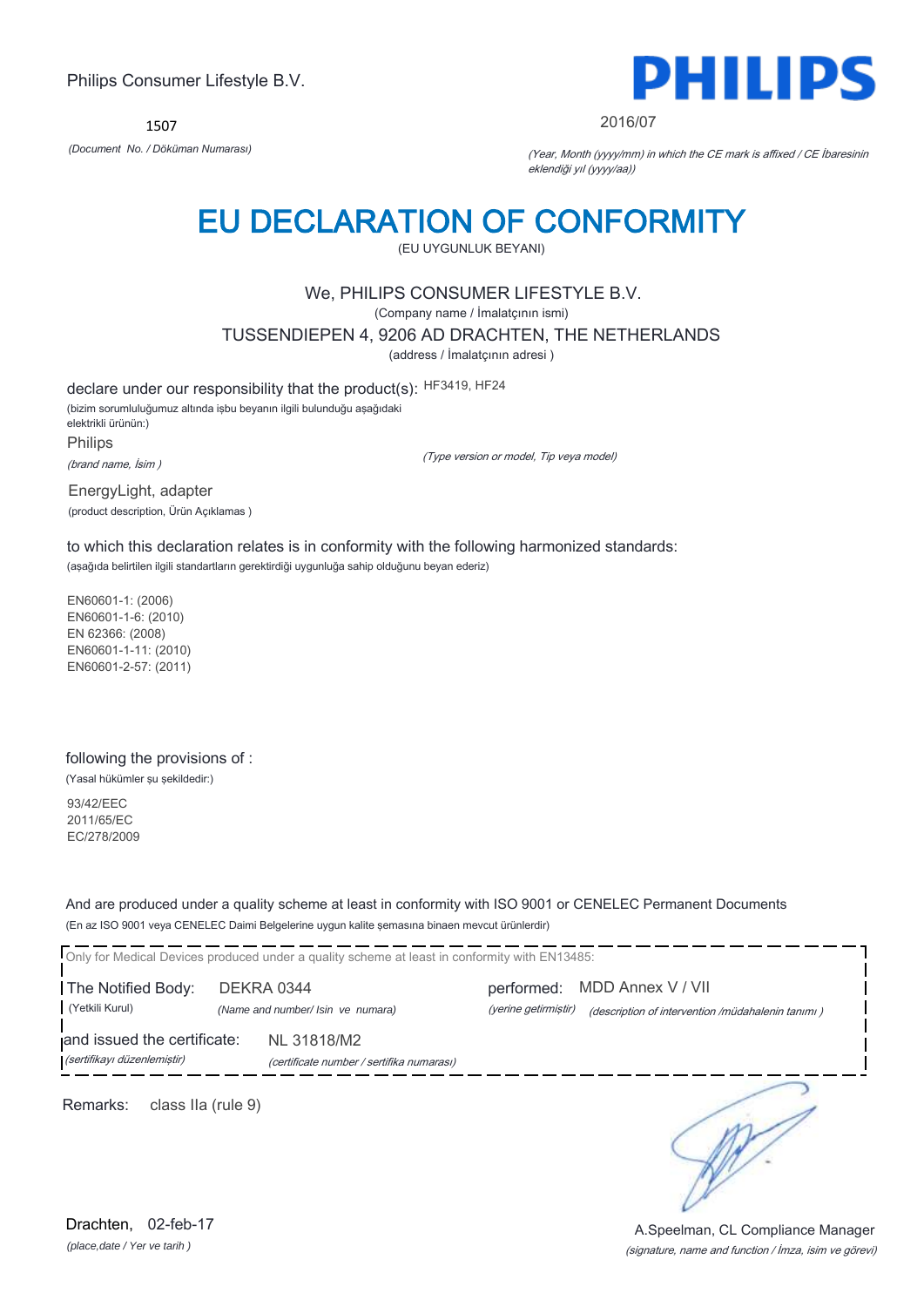1507



#### 2016/07

*(Document No. / Broj izvještaja)* (Year, Month (yyyy/mm) in which the CE mark is affixed / Godina ishođenja CE oznake)

## EU DECLARATION OF CONFORMITY

(Izjava o sukladnosti)

### We, PHILIPS CONSUMER LIFESTYLE B.V.

(Company name / Ime)

TUSSENDIEPEN 4, 9206 AD DRACHTEN, THE NETHERLANDS

(address / Adresa)

declare under our responsibility that the product(s) HF3419, HF24

(Odgovorno izjavljujemo da je elektični uređaj(i))

Philips (brand name, Naziv robne marke)

(Type version or model, Tipska oznaka ili model)

EnergyLight, adapter (product description, opis proizvoda)

to which this declaration relates is in conformity with the following harmonized standards: (Na koje se ova izjava odnosi zadovoljava sljedeće usklađene norme)

EN60601-1: (2006) EN60601-1-6: (2010) EN 62366: (2008) EN60601-1-11: (2010) EN60601-2-57: (2011)

#### following the provisions of :

(Slijedom odredbi:) 93/42/EEC 2011/65/EC EC/278/2009

And are produced under a quality scheme at least in conformity with ISO 9001 or CENELEC Permanent Documents (najmanje u skladu sa normom ISO 9001 ili)

Only for Medical Devices produced under a quality scheme at least in conformity with EN13485: The Notified Body: DEKRA 0344 performed: MDD Annex V / VII (Nadležno tijelo) *(Name and number/ Ime i broj)* (Izveden) (description of intervention / Opis intervencije) and issued the certificate: NL 31818/M2 (I izdana je potvrda) (certificate number / Broj potvrde) ∍

Remarks: class IIa (rule 9)

*(place,date / Mjesto ,datum)* Drachten, 02-feb-17

(signature, name and function / Potpis,ime i radno mjesto) A.Speelman, CL Compliance Manager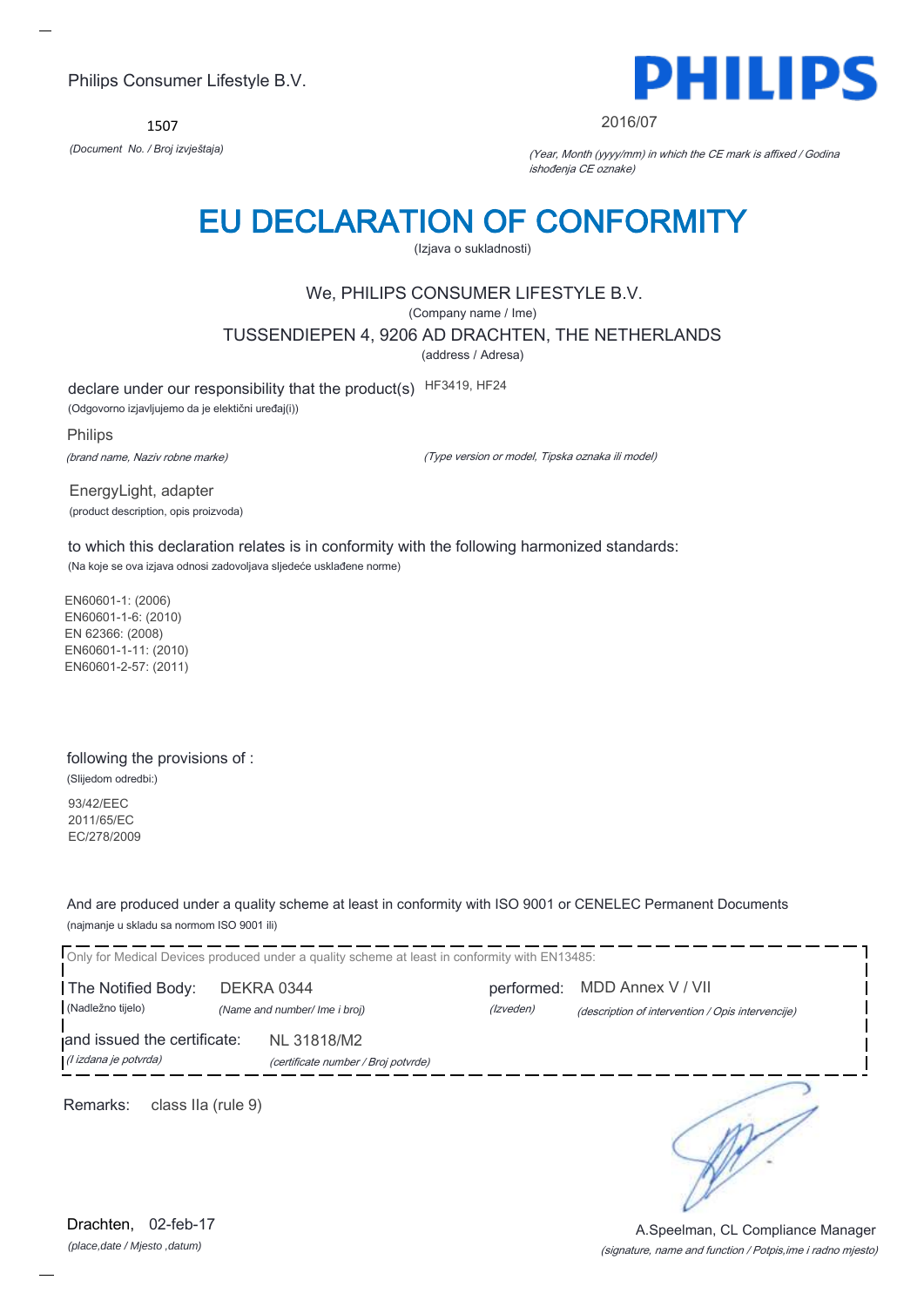1507



#### 2016/07

*(Document No. / Αρ. έκθεσης)* (Year, Month (yyyy/mm) in which the CE mark is affixed / Έτος επικόλλησης του σήματος συμμόρφωσης CE)

## EU DECLARATION OF CONFORMITY

(ΔΗΛΩΣΗ ΣΥΜΜΟΡΦΩΣΗΣ CE)

### We, PHILIPS CONSUMER LIFESTYLE B.V.

(Company name / Επωνυμία)

TUSSENDIEPEN 4, 9206 AD DRACHTEN, THE NETHERLANDS

(address / Διεύθυνση)

declare under our responsibility that the product(s) HF3419, HF24

(Δηλώνουμε υπεύθυνα ότι το ηλεκτρολογικό προϊόν/ προϊόντα)

Philips (brand name, ονομασία μάρκας)

(Type version or model, Τύπος έκδοσης ή μοντέλο)

EnergyLight, adapter (product description, περιγραφή προϊόντος)

to which this declaration relates is in conformity with the following harmonized standards: (στο οποίο/ στα οποία αφορά η παρούσα δήλωση συμμορφούται/ συμμορφούνται με τα εξής εναρμονισμένα πρότυπα)

EN60601-1: (2006) EN60601-1-6: (2010) EN 62366: (2008) EN60601-1-11: (2010) EN60601-2-57: (2011)

#### following the provisions of :

(Σύμφωνα με τις διατάξεις των οδηγιών)

93/42/EEC 2011/65/EC EC/278/2009

And are produced under a quality scheme at least in conformity with ISO 9001 or CENELEC Permanent Documents (Και παράγεται/ παράγονται σύμφωνα με ένα ποιοτικό πρόγραμμα που συμμορφούται, κατ'ελάχιστον, με το πρότυπο ISO 9001 ή με τα Μόνιμα Έγγραφα Τεκμηρίωσης της

CENELEC) Only for Medical Devices produced under a quality scheme at least in conformity with EN13485: The Notified Body: DEKRA 0344 performed: MDD Annex V / VII (Ο ειδοποιηθείς οργανισμός) *(Name and number/ Ονομασία και αριθμός)* (διεξήγαγε) (description of intervention / περιγραφή παρέμβασης) and issued the certificate: NL 31818/M2 (Και εξέδωσε το πιστοποιητικό) (certificate number / αριθμός πιστοποιητικού) ╮ Remarks: class IIa (rule 9)

*(place,date / τόπος, ημερομηνία)* Drachten, 02-feb-17

(signature, name and function / υπογραφή, ονοματεπώνυμο και λειτουργία) A.Speelman, CL Compliance Manager